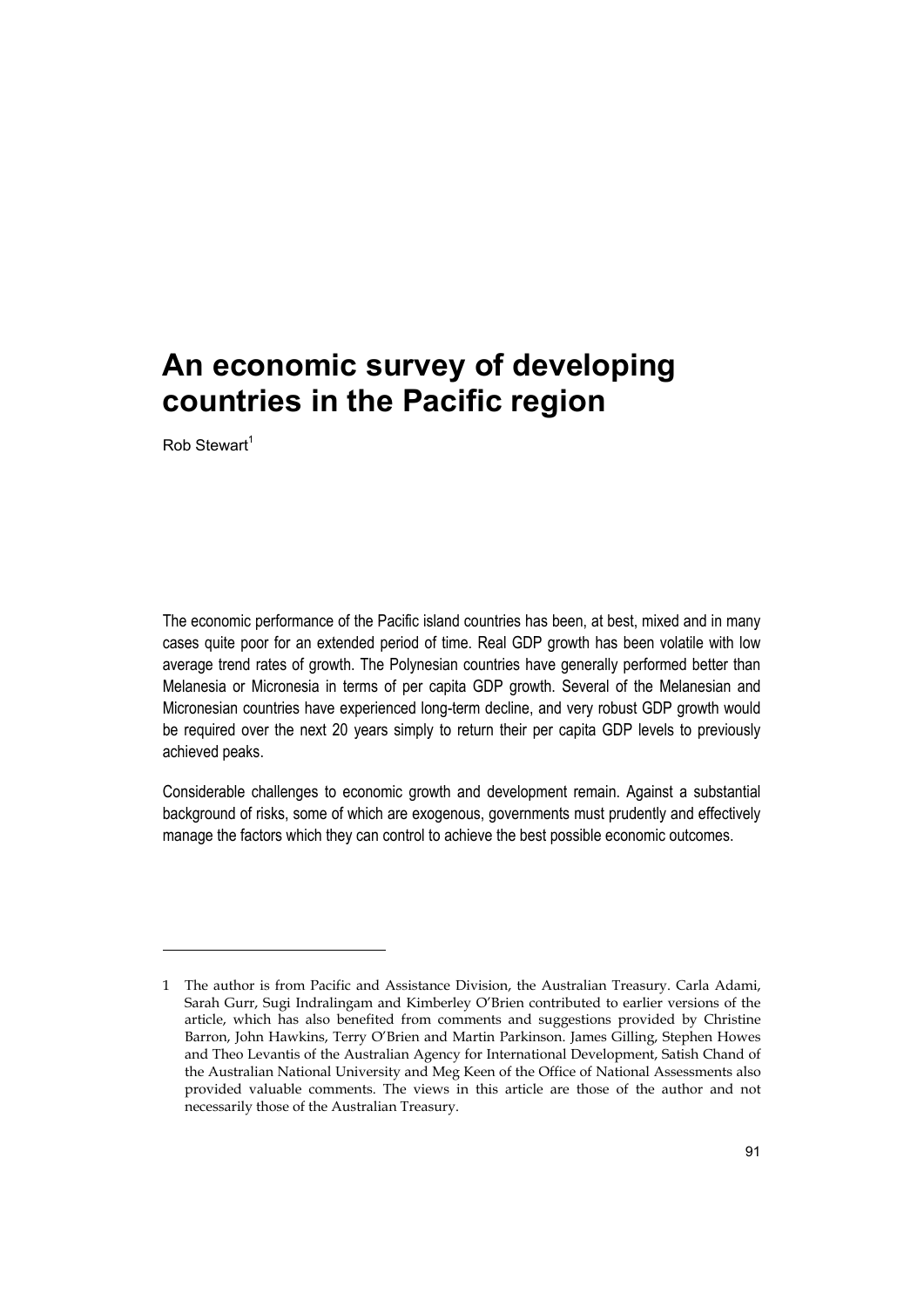# Introduction

In recent years Australian Government involvement with the developing countries of the Pacific region has increased substantially as development challenges and threats to stability in some countries in the region have intensified. In this regard Treasury is participating in whole-of-government engagement programmes such as the Financial Management Strengthening Program/Economic Reform Unit under the Regional Assistance Mission to the Solomon Islands (RAMSI) and the Economic Advice and Governance Assistance Program (EAGAP) in Nauru. Treasury is also providing assistance to the economic and public sector reform stream of the whole-of-government Enhanced Cooperation Program (ECP) in Papua New Guinea. As part of this increasing involvement, Treasury has expanded its economic monitoring and assessment of Pacific island countries (PICs).

This paper provides a survey of economic growth in developing countries of the Pacific region, with a 'snapshot' focus on long-term economic performance using several selected economic indicators. Data paucity and concerns over the quality and consistency of available data prevent a comprehensive and detailed analysis of economic performance and prospects across the PICs.2 Lack of data may also be contributing to some citizens and governments in the Pacific not clearly perceiving the extent of slippage in their relative living standards.

The rest of the paper is structured as follows: the next section provides a brief overview of key characteristics of the PICs, highlighting the region's great diversity. Following this, economic growth performance in the PICs over the long term is analysed. The mid-1970s has been chosen as a general starting point as most PICs achieved political independence from the early 1970s onwards.<sup>3</sup> A few comments on trends in the data at the country and sub-regional levels are provided, and several other issues and indicators of economic performance are also briefly discussed before concluding the paper.

<sup>2</sup> The paper draws on the World Bank's World Development Indicators (WDI) as a key data source. The WDI provide the best available consistent source for long-term time series data for Pacific countries. The WDI cover ten of the fourteen developing country members of the Pacific Islands Forum. The countries covered (Papua New Guinea, Solomon Islands, Vanuatu, Fiji, Marshall Islands, Federated States of Micronesia, Palau, Kiribati, Samoa, and Tonga) take in more than 99 per cent of the total PIC population of around 8 million. As the other four developing country members of the Forum (Nauru, Tuvalu, Niue and the Cook Islands) are not members of the World Bank they are not included in the WDI.

<sup>3</sup> For example Papua New Guinea achieved independence in 1975 and the Solomon Islands in 1978. However, the first PIC to achieve independence was Samoa, which achieved independence from New Zealand in 1962.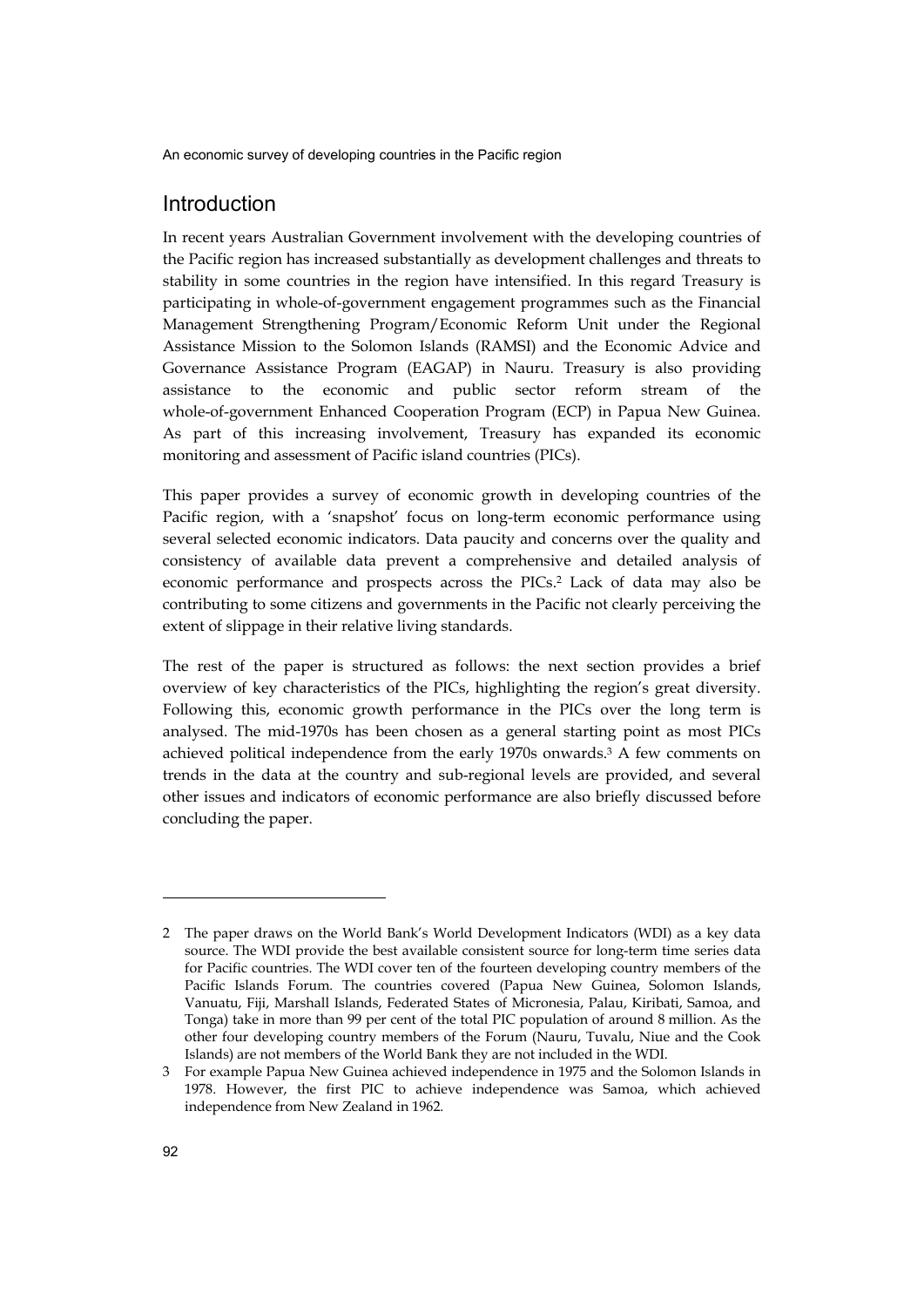

Chart 1: Map of the Pacific **Chart 1: Map of the Pacific**

An economic survey of developing countries in the Pacific region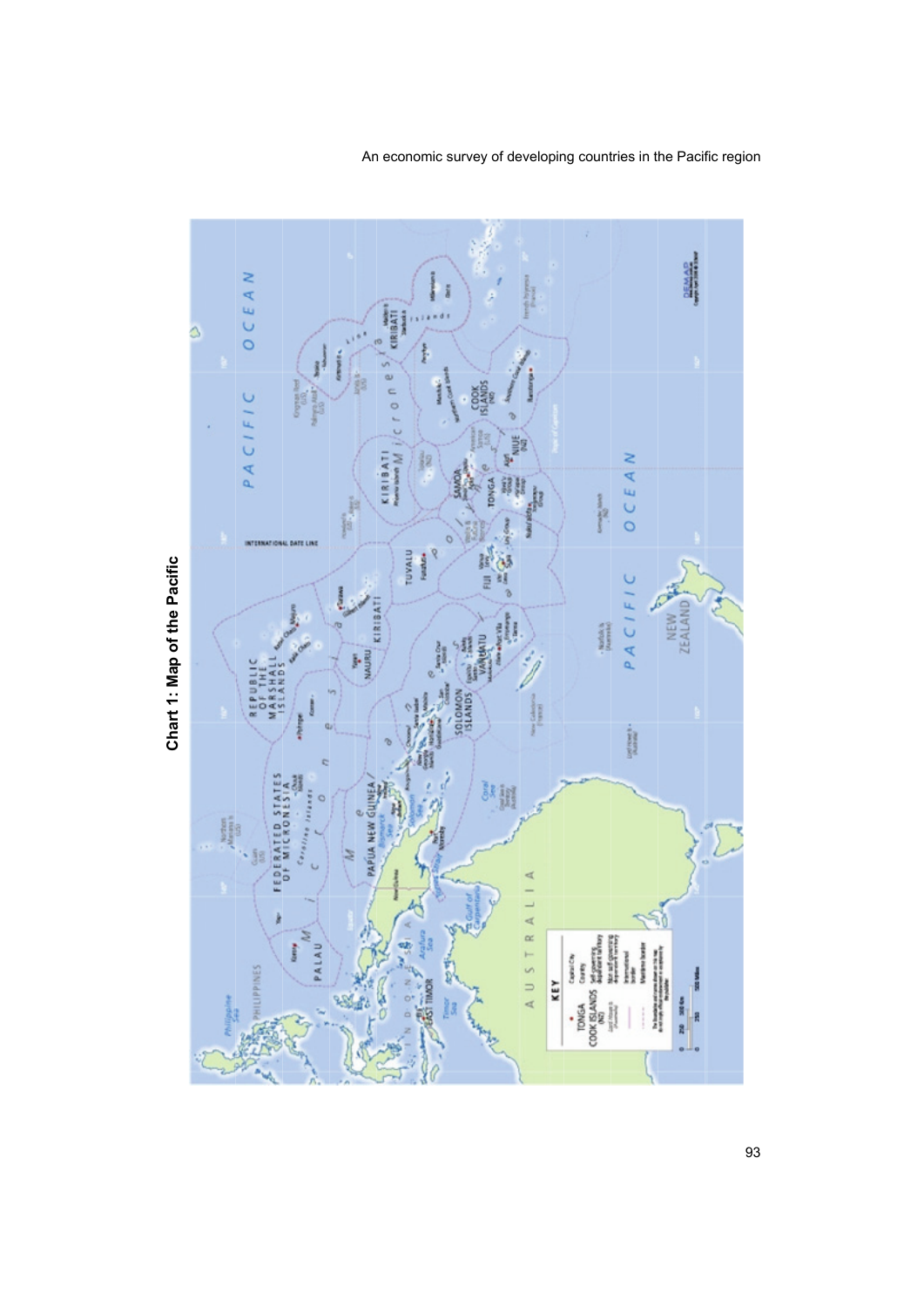# Characteristics of Pacific island countries

The PICs are widely dispersed over a very large geographical area. Out of a total PIC population of almost 8 million people, more than 90 per cent live in the four Melanesian countries of Papua New Guinea, Solomon Islands, Vanuatu and Fiji. As shown in Table 1, in terms of size and population Papua New Guinea, with a population of 5.8 million and a land mass of 463,000 square kilometres, clearly dominates the PICs. At the other end of the scale Nauru with a land mass of just 21 square kilometres and Niue with a population of just 2,000 are amongst the smallest countries in the world.

Although the total land mass of the PICs amounts to almost 530,000 square kilometres, the total Exclusive Economic Zone (EEZ) area covered by these ocean-bounded countries is huge — at more than 20 million square kilometres the combined EEZ is almost forty times that of the total land mass.

In addition to large differences in geographic size and population, diversity is a defining characteristic of the Pacific. Ethnic, social, economic, political, cultural, geographic, environmental and natural resource diversity typifies the Pacific region. Ethnic heterogeneity in the Pacific is reflected in the sub-regional classifications of countries into: Melanesia (Papua New Guinea, Solomon Islands, Vanuatu and Fiji); Micronesia (Palau, Federated States of Micronesia, Republic of Marshall Islands, Kiribati and Nauru); and Polynesia (Samoa, Tonga, Cook Islands, Tuvalu and Niue).

The PICs are highly dependent on natural resources with the majority of people predominantly reliant on subsistence agriculture and fishing. Some countries, particularly in Melanesia, have significant mineral resources and exploitable forestry assets. Most of the countries have significant coastal and offshore marine resources. The richest tuna fishing grounds in the world are found in the Pacific region.

The great diversity in the Pacific region creates some difficulties when analysing economic performance. For example, incomes vary greatly from the upper middle income (UMIC) range for countries including Palau and the Cook Islands, lower middle income countries (LMIC) such as Samoa and Tonga down to low-income countries (LIC) such as the Solomon Islands.4

<sup>4</sup> Categories defined by the OECD Development Assistance Committee's list of Official Development Assistance (ODA) recipients. As at 2006, their categories are: LIC: per capita Gross National Income (GNI) less than US\$825; LMIC: between US\$826 and US\$3,255; and UMIC: between US\$3,256 and US\$10,065.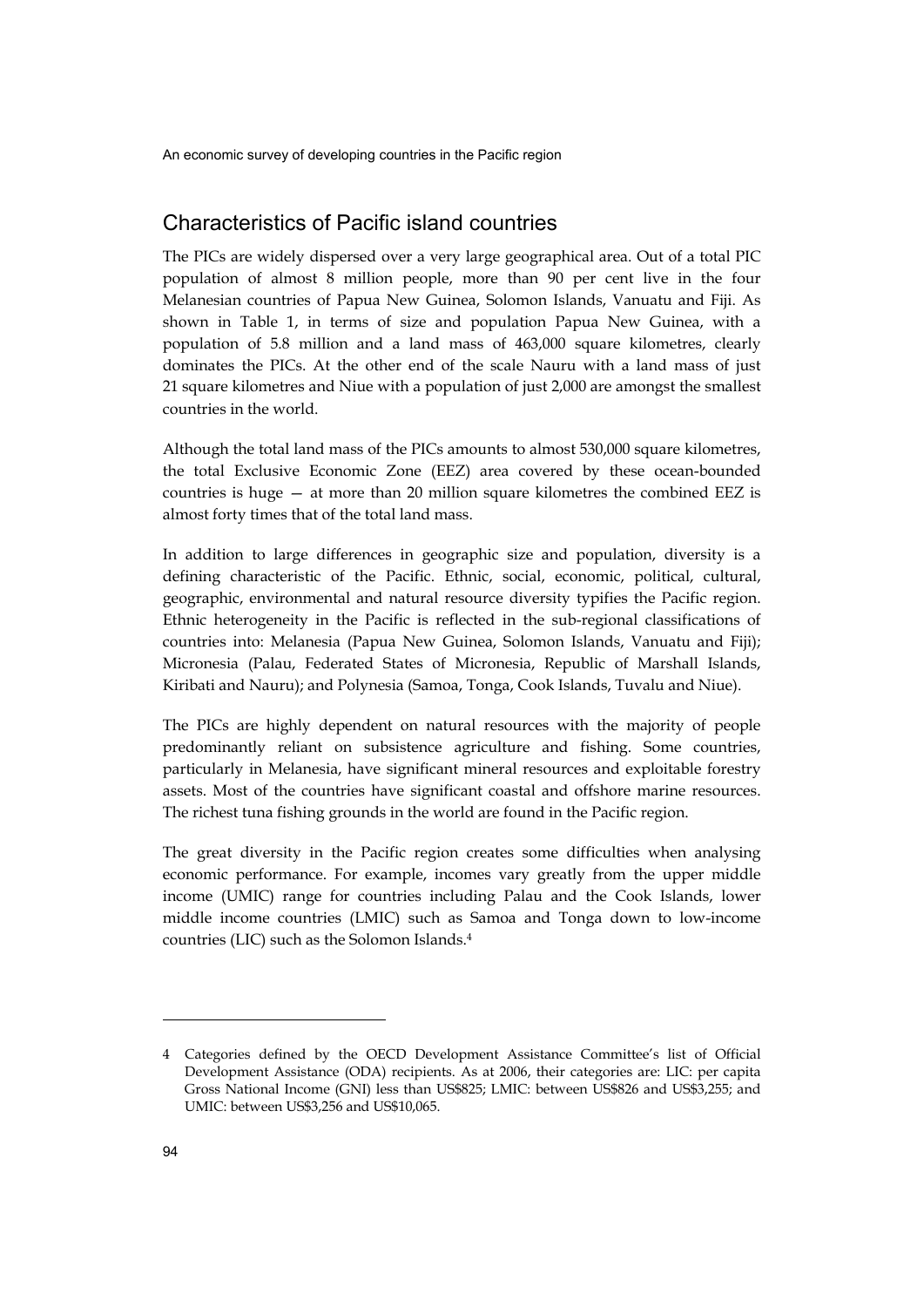|                                        | Landmass (km <sup>2</sup> ) | ('000 km <sup>2</sup> )<br>Exclusive<br>Economic Zone | Population<br>('000 people, 2004) | 2004)<br>Population density<br>('000 people per km <sup>2</sup> , | Population growth<br>rate (annual average<br>1990-2004)<br>per cent growth, | GDP per capita<br>(US\$, 2004) |
|----------------------------------------|-----------------------------|-------------------------------------------------------|-----------------------------------|-------------------------------------------------------------------|-----------------------------------------------------------------------------|--------------------------------|
| Cook Islands                           | 240                         | 1,800                                                 | $\frac{8}{1}$                     | 75                                                                | 0.6                                                                         |                                |
| Ē                                      | 18,300                      | 1,290                                                 | 840                               | 46                                                                | $\frac{1}{2}$                                                               | 2,258                          |
| Kiribati                               | $\frac{5}{8}$               | 3,600                                                 | 88                                | 134                                                               | 2.2                                                                         | 532                            |
| Marshall Islands                       | $\frac{5}{6}$               | 2,131                                                 | 6                                 | 340                                                               | $\frac{5}{1}$                                                               | 1,703                          |
| Micronesia, Fed. States                | 702                         | 2,978                                                 | $\frac{1}{2}$                     | 157                                                               | $\frac{0}{2}$                                                               | 2,016                          |
| Nauru                                  | <u>ম</u>                    | 320                                                   |                                   | 632                                                               | 0.6                                                                         |                                |
| Niue                                   | 260                         |                                                       | ∾                                 |                                                                   | $-2.2$                                                                      |                                |
| Palau                                  | 458                         | 629                                                   | 20                                | 4                                                                 | $\frac{0}{2}$                                                               | 6,360                          |
| Papua New Guinea                       | 163,000                     | 3,120                                                 | 5,772                             | 5                                                                 | 25                                                                          | 604                            |
| Samoa                                  | 2944                        | 120                                                   | 184                               | 65                                                                | $\frac{8}{2}$                                                               | 1,379                          |
| Solomon Islands                        | 28,900                      | 1,340                                                 | 466                               | 17                                                                | $\frac{8}{2}$                                                               | 636                            |
| Tonga                                  | 748                         | 700                                                   | 102                               | 142                                                               | $\overline{0.4}$                                                            | 1,678                          |
| Tuvalu                                 | 26                          | 1,300                                                 | $\frac{1}{2}$                     | 371                                                               | $\frac{6}{1}$                                                               |                                |
| Vanuatu                                | 12,200                      | 710                                                   | 207                               | 17                                                                | 27                                                                          | 1,151                          |
| <b>TOTAL</b>                           | 528,791                     | 20,037                                                | 7,903                             | 15                                                                | 2.2                                                                         | ខ្លួ                           |
| Sources: World Bank, World Development |                             | : Indicators (AusAID 2006)                            |                                   |                                                                   |                                                                             |                                |

Table 1: Pacific Countries: Land mass and population **Table 1: Pacific Countries: Land mass and population** 

An economic survey of developing countries in the Pacific region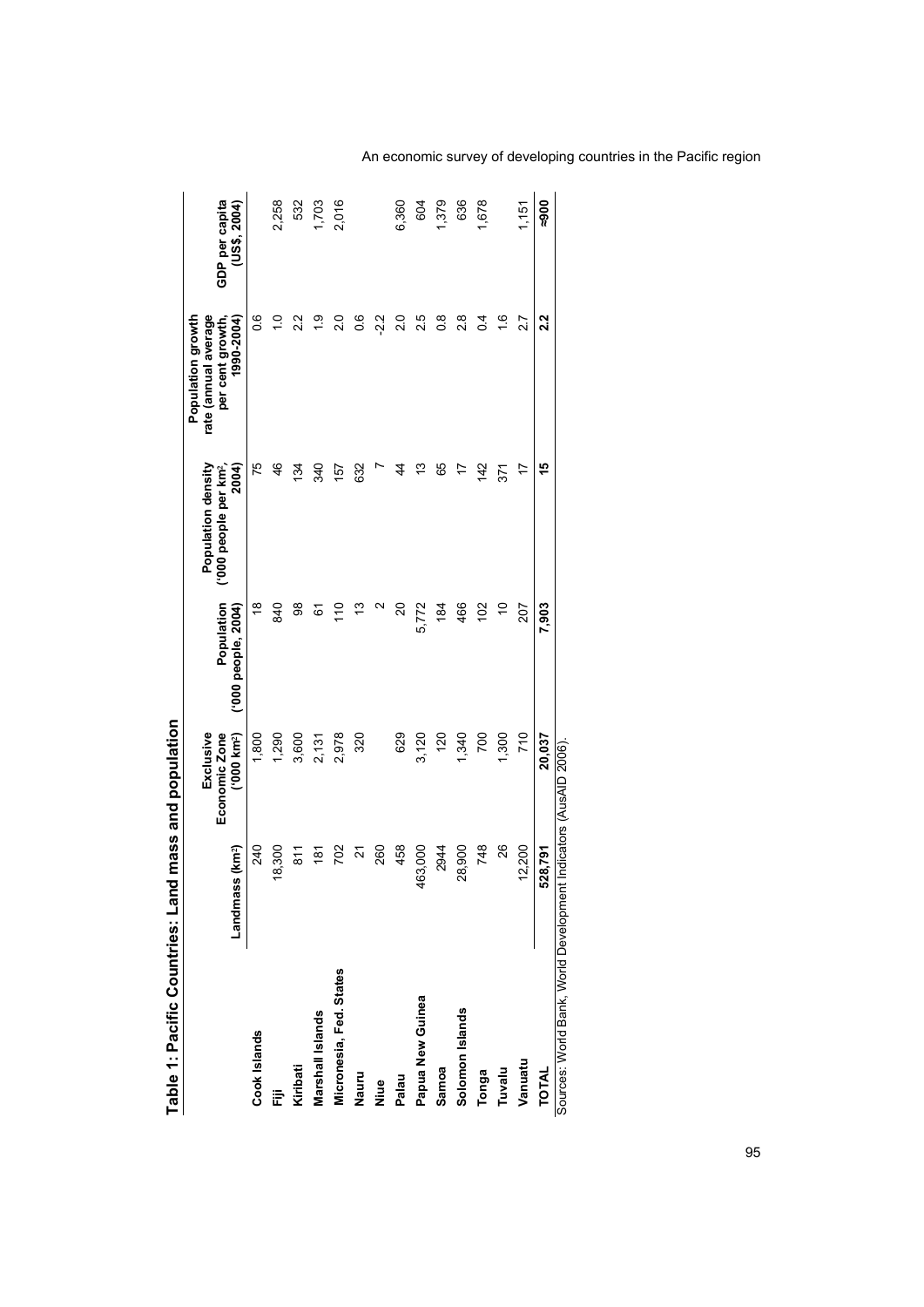As such, benchmarking economic performance for the Pacific region as a whole by using international comparisons is problematic and risky. In this paper some use is made of comparisons of PIC performance against the aggregated Low and Middle Income (LMI) and Sub-Saharan Africa (SSA) data provided by the World Bank's World Development Indicators (WDI), (World Bank 2006a), as well as comparisons with Australia. However, comparisons are used purely for the purpose of providing some international context setting. The paper does not use comparisons for benchmarking or critical assessment of PICs.

Despite the diversity of the PICs they have many similar characteristics and face a number of similar constraints and economic issues. Some of the more significant common characteristics and issues include: remoteness and isolation; susceptibility to natural disasters such as cyclones and droughts and vulnerability to commodity price fluctuations; history of colonial experience; narrow economic bases and reliance on natural resources; low economic growth rates; youthful populations; variable but often poor social indicators and poor delivery of public services; high trade shares in GDP, reflecting in particular very high import ratios; fiscal pressures and large public debts; and a dominant role for the public sector in the formal economy.

## Economic growth

A key finding in current economic literature on the Pacific is that, while some countries have performed better than others, overall the Pacific region has performed poorly in terms of economic growth and, more importantly, not achieved its growth potential (Chand 2006; AusAID 2006). Economic growth in the Pacific is also highly volatile, reflecting a range of factors such as narrow economic bases, dependence on a few commodity exports (agricultural, forestry, fishing and minerals) being sold into often volatile international markets in which the PICs are price-takers, the impact of natural disasters such as cyclones, and poor governance and political (and policy) instability.

#### GDP growth

Both Market Exchange Rate (MER) and Purchasing Power Parity (PPP) measures of GDP are used in the GDP growth and per capita GDP growth charts below (Charts 2 to 6). PPPs, which adjust for differences in price levels, are the preferable measure for economists and statisticians to use when comparing GDP and standard of living performance across countries. However, due to data constraints (for example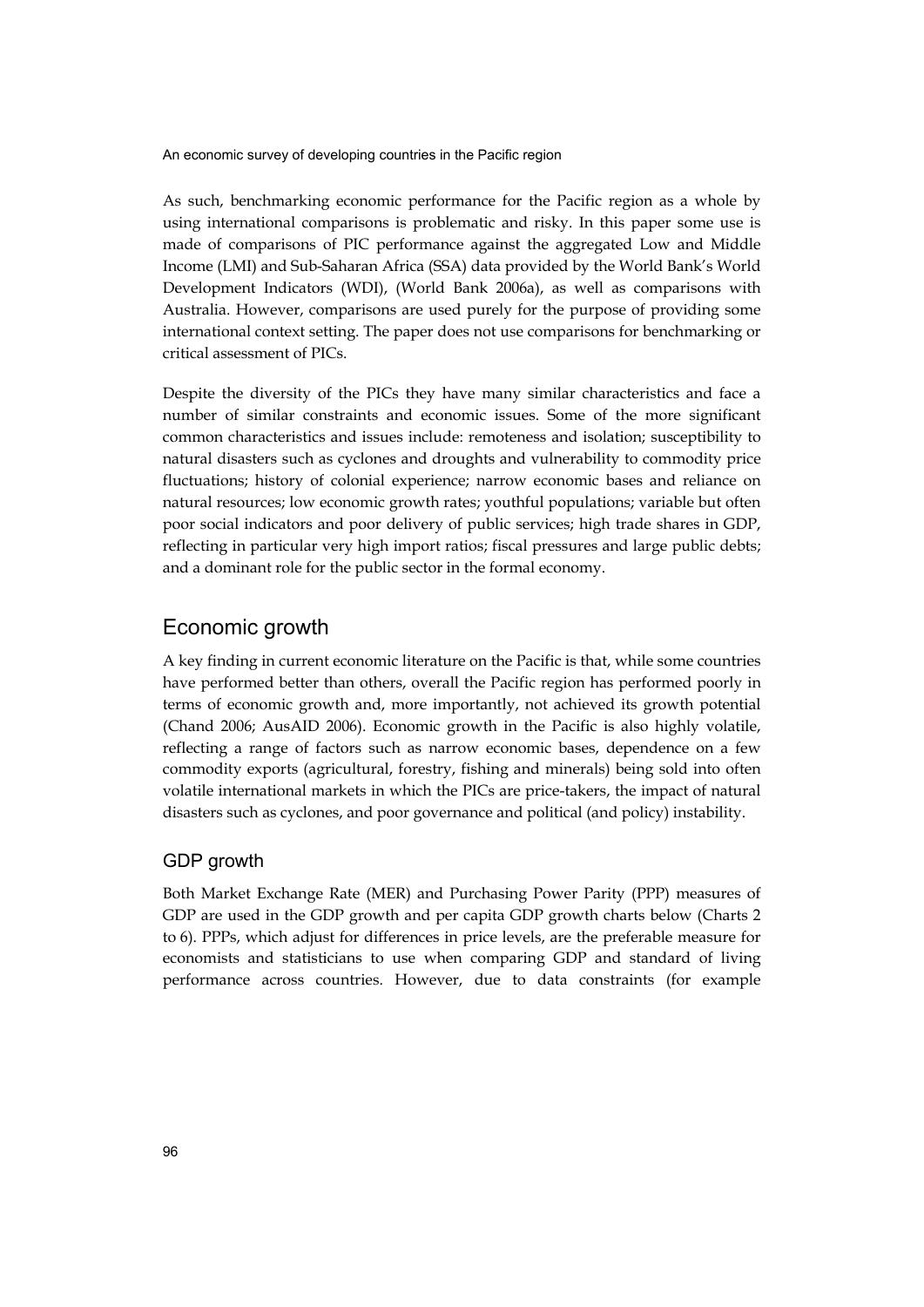per capita GDP in PPP was not available for Micronesian countries) both MER (Charts 2, 3 and 4) and PPP (Charts 5 and 6) analysis of GDP performance is provided.5

Charts 2 and 3 show economic growth performance in US dollars, at the country level, for Melanesia, Micronesia and Polynesia respectively, over the period 1980-2004. Chart 2 shows GDP growth in Melanesia has been highly volatile over the last 25 years. Real GDP growth has generally fluctuated in a band of -6 to 6 per cent. Two recent points which stand out in Chart 2 are: 18 per cent GDP growth in Papua New Guinea in 1993, driven by a booming mining and oil sector; and a 14 per cent decline in GDP in the Solomon Islands in 2000, during a period of civil conflict. Over the same period, real GDP growth in Australia varied between -2 and 5 per cent.

#### Per capita GDP performance

j

As shown in Table 1 Melanesia's annual population growth rates are well above 2 per cent (excluding Fiji). Therefore, as an approximate indicator, when GDP growth is below the 3 per cent horizontal line in Chart 2 per capita GDP is likely to be virtually flat or falling. With the exception of Fiji, stagnant or declining per capita GDP has been the experience for Melanesia over the survey period.

<sup>5</sup> The PPP measure in Charts 5 and 6 uses an international dollar exchange rate index — each country's index is determined by how many US\$ it would take in the domestic economy to purchase US\$1 worth of the same commodity in the United States.

PPP and market exchange rates often result in markedly different GDP estimates, especially for developing countries. These differences stem from the fact that PPP estimates of GDP take into account different price levels for identical goods and services across economies. For example, developing economies with relatively low non-traded good prices tend to have PPP-derived exchange rates that are higher than their market exchange rates because a unit of local currency has greater purchasing power in these economies. When expressed in  $PPP -$  as opposed to market exchange rate (MER)  $-$  terms, their GDP levels will also be higher.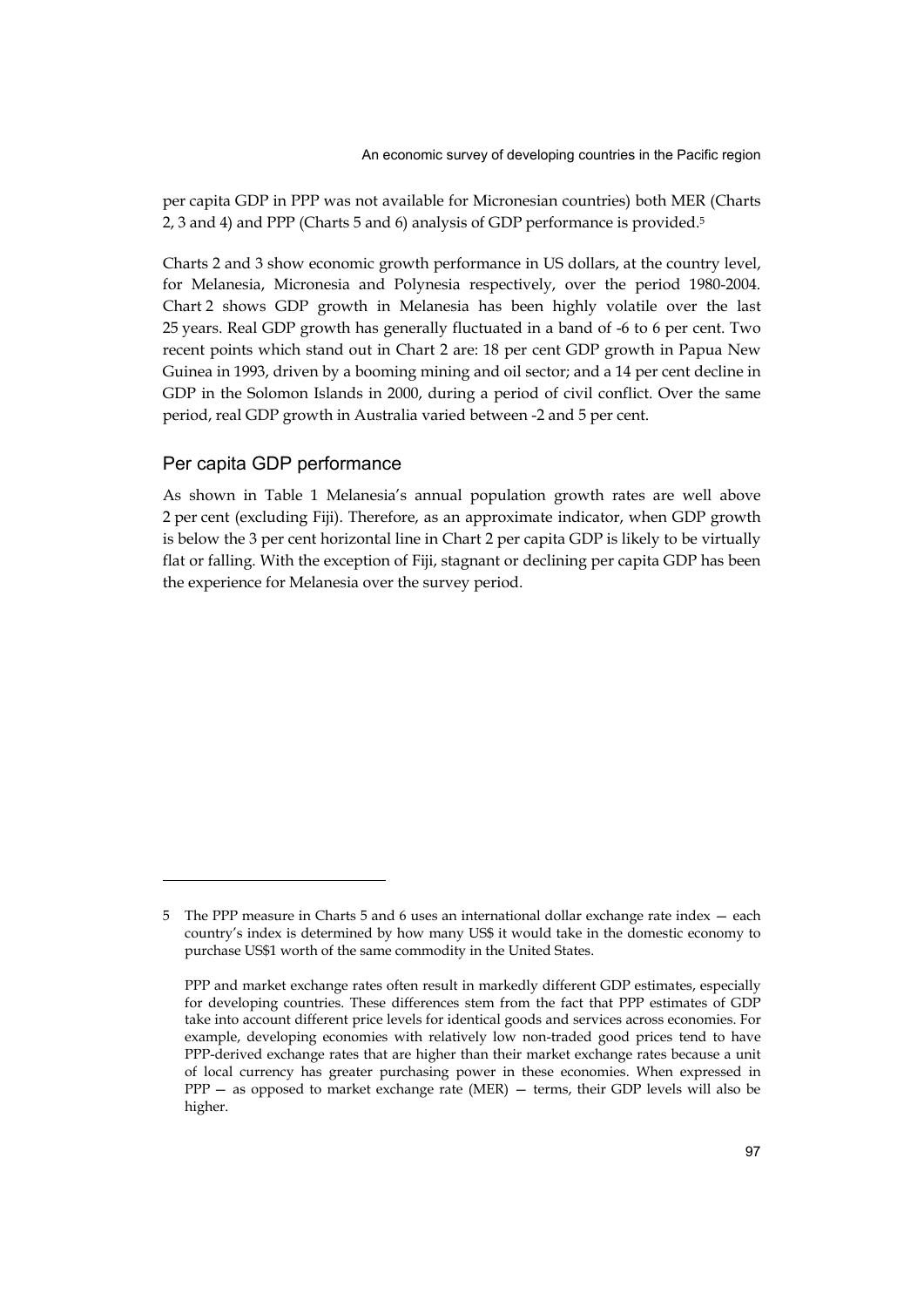



Chart 3 shows that GDP growth in Polynesia and Micronesia has also been volatile, although the most severe volatility has been experienced in Micronesia and in the Marshall Islands in particular. Polynesian growth has been relatively more stable.



**Chart 3: Real GDP growth — Micronesia and Polynesia** 

Source: World Development Indicators.

Source: World Development Indicators*.*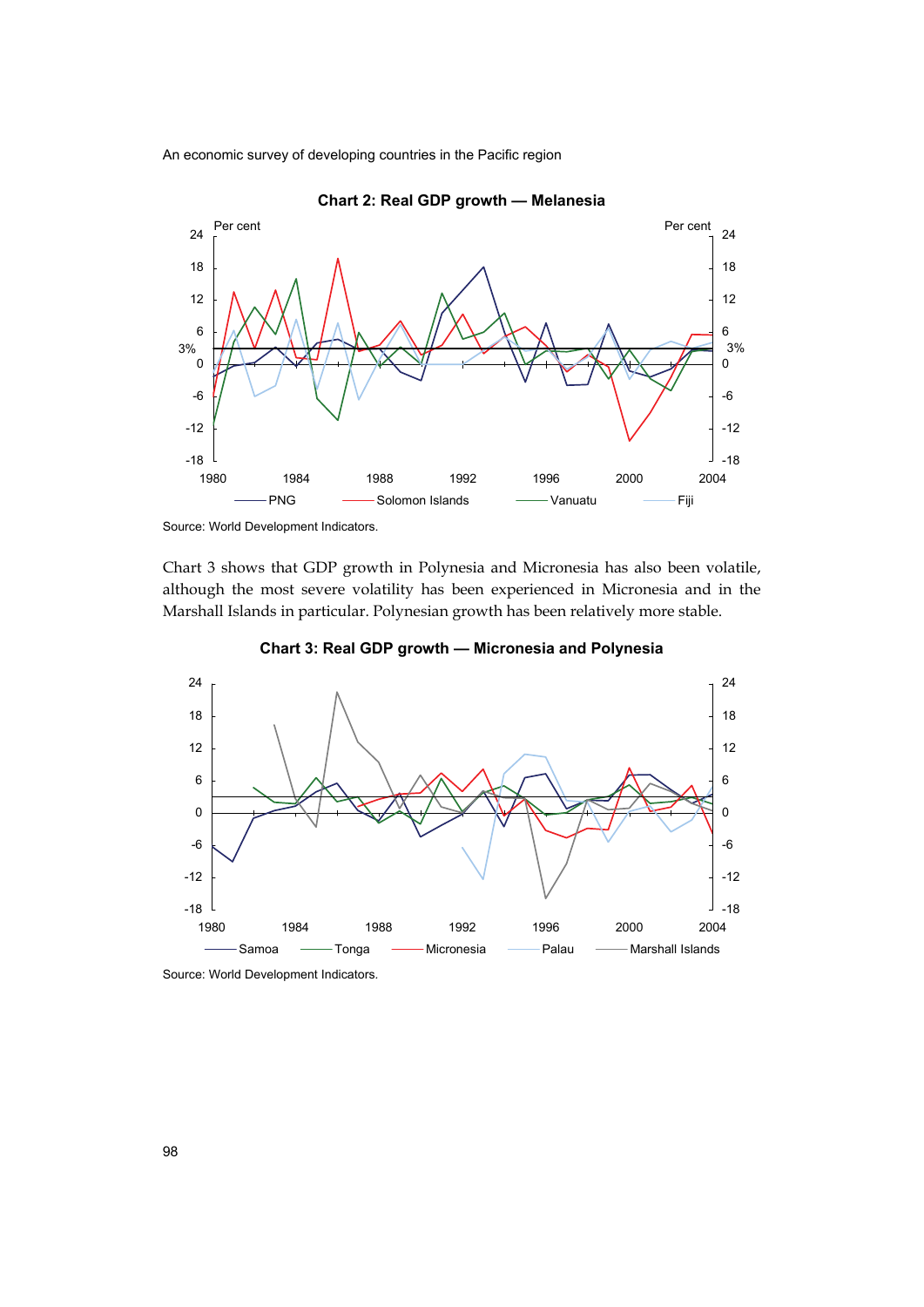All of the countries in Charts 2 and 3 have experienced significant periods of GDP growth at rates below 3 per cent. However, Polynesia's population growth rates (Table 1) have been lower than those of Melanesia and Micronesia. Therefore, similar GDP growth rates in Melanesia and Polynesia yield very different per capita GDP outcomes, which is shown below in Charts 4 to 6 and Box 1.

#### **Box 1: Population growth and GDP per capita in the PICs: 1970 to 2004**

Population growth rates in the Pacific vary considerably, from -2.2 per cent in Niue (due to substantial emigration to New Zealand) to a very high 2.8 per cent in the Solomon Islands (see Table 1). The Melanesian countries of Solomon Islands, Papua New Guinea and Vanuatu have the highest population growth rates while the Polynesian countries have low population growth rates. Lower population growth in Polynesia is partially a result of emigration, whereas very little emigration occurs from Melanesia. However, fertility rates in Polynesia are also lower than those in other PICs. In combination, substantial emigration and lower fertility rates in Polynesia contribute to relatively lower overall population growth in comparison to Melanesia and most of Micronesia.

High population growth rates produce population profiles with a large proportion of young people, as seen in Melanesia. However, Polynesian population profiles also contain a large proportion of young people as a large percentage of emigrants are adults. Overall, around 60 per cent of the total current PIC population is under 25 years of age, which is very high compared to developed countries. However, a demographic shift in population profiles has been occurring in the Pacific over the past 30 years. Considerable improvement in life expectancy in most PICs has occurred as fertility and mortality rates have declined. As a result, the percentage of children (under 15 years) in population profiles has decreased. Correspondingly, the proportion of people of working age (15-64 years) has increased, and the proportion of youth of working age (15-24 years) is particularly high in some PICs. This 'youth bulge' into working age groups has exacerbated unemployment problems (see Box 2) and contributed to social tensions. However, if declines in fertility and mortality rates are maintained the high proportion of children and young adults in PIC population profiles should gradually reduce over time.

GDP per capita is simply the total value of GDP divided by the number of people in a country. Therefore, the higher the rate of population growth the higher the rate of GDP growth required to achieve a certain level of GDP per capita. As the GDP charts (Charts 2 to 6) show, while the trend in GDP growth performance across the PICs has only been modest at best over the survey period, GDP per capita growth has varied substantially as a result of much higher population growth rates in Melanesia in comparison to Polynesia.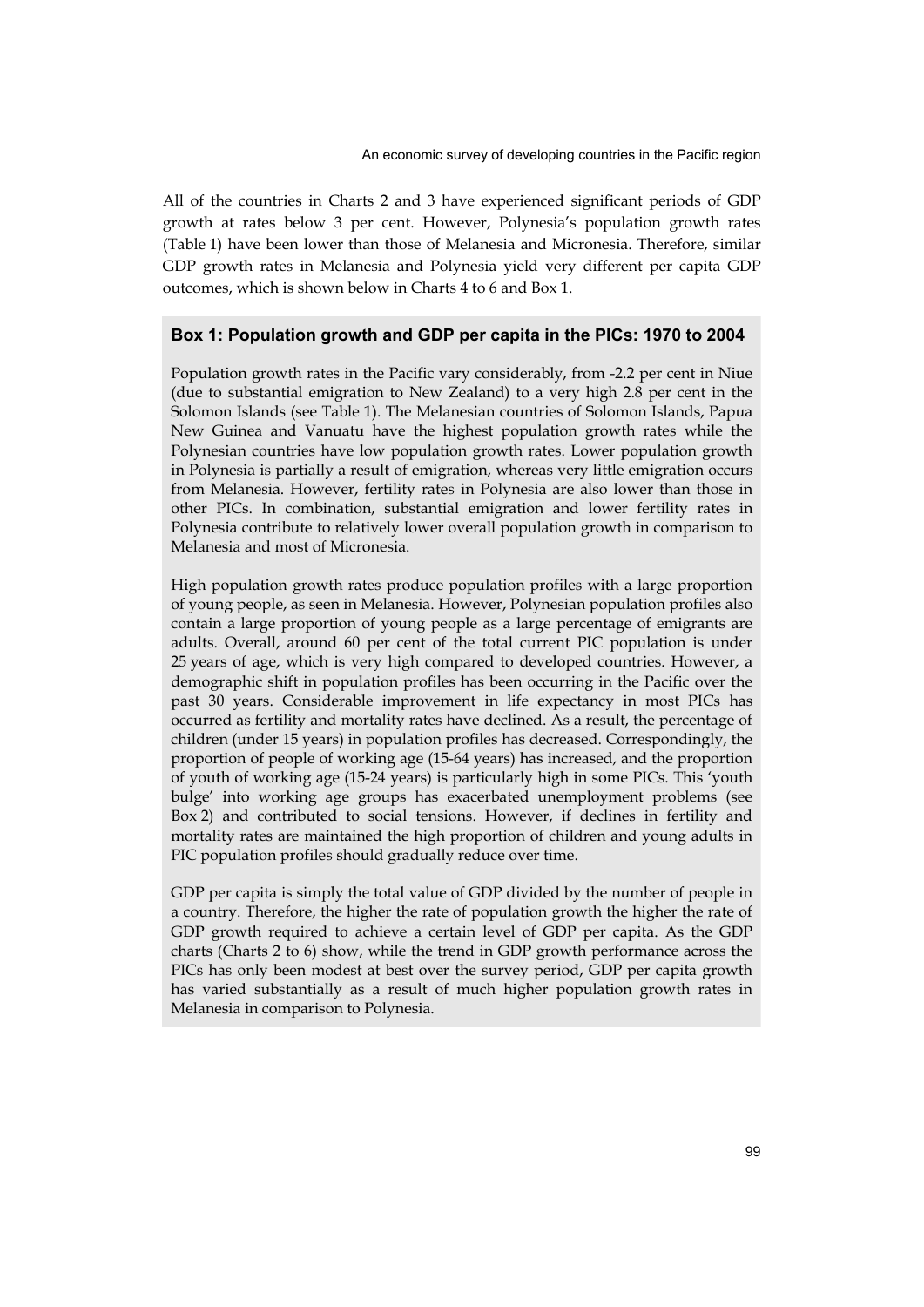Chart 4 shows per capita GDP in US dollars at several points between 1984 and 2004. This chart should be read with caution given the volatility of Pacific GDP growth. With this caveat in mind, some tentative observations can be made. Firstly, divergence in sub-regional performance is noticeable with real per capita GDP in the Melanesian countries in 2004 being either lower or only slightly higher than in 1984. The exception is Fiji with 2004 per capita GDP about 30 per cent higher than it was in 1984. Of the two Polynesian countries shown, Tonga's per capita GDP has grown solidly, and Samoa's per capita GDP has increased significantly over the last decade following the impact of a substantial period of economic reform commencing in the mid-1990s.



**Chart 4: Real GDP per capita — market exchange rates** 

The situation in Micronesia is one of stagnating or declining per capita GDP. The relatively high absolute level of per capita GDP in the Federated States of Micronesia and Marshall Islands is underpinned by very substantial aid flows provided by the United States under a Compact of Free Association.6 Another beneficiary of the Compact with the United States, Palau, has a much higher per capita GDP (US\$6,336 in 2004).

In absolute terms Chart 4 shows per capita GDP performance in Kiribati, Papua New Guinea and Solomon Islands is similar to or slightly above that of the SSA average. The better performers, Fiji, Tonga, and more recently, Samoa have per capita GDP levels at

j

Source: World Development Indicators*.*

<sup>6</sup> The current Compact of Free Association (Compact II) expires in 2023.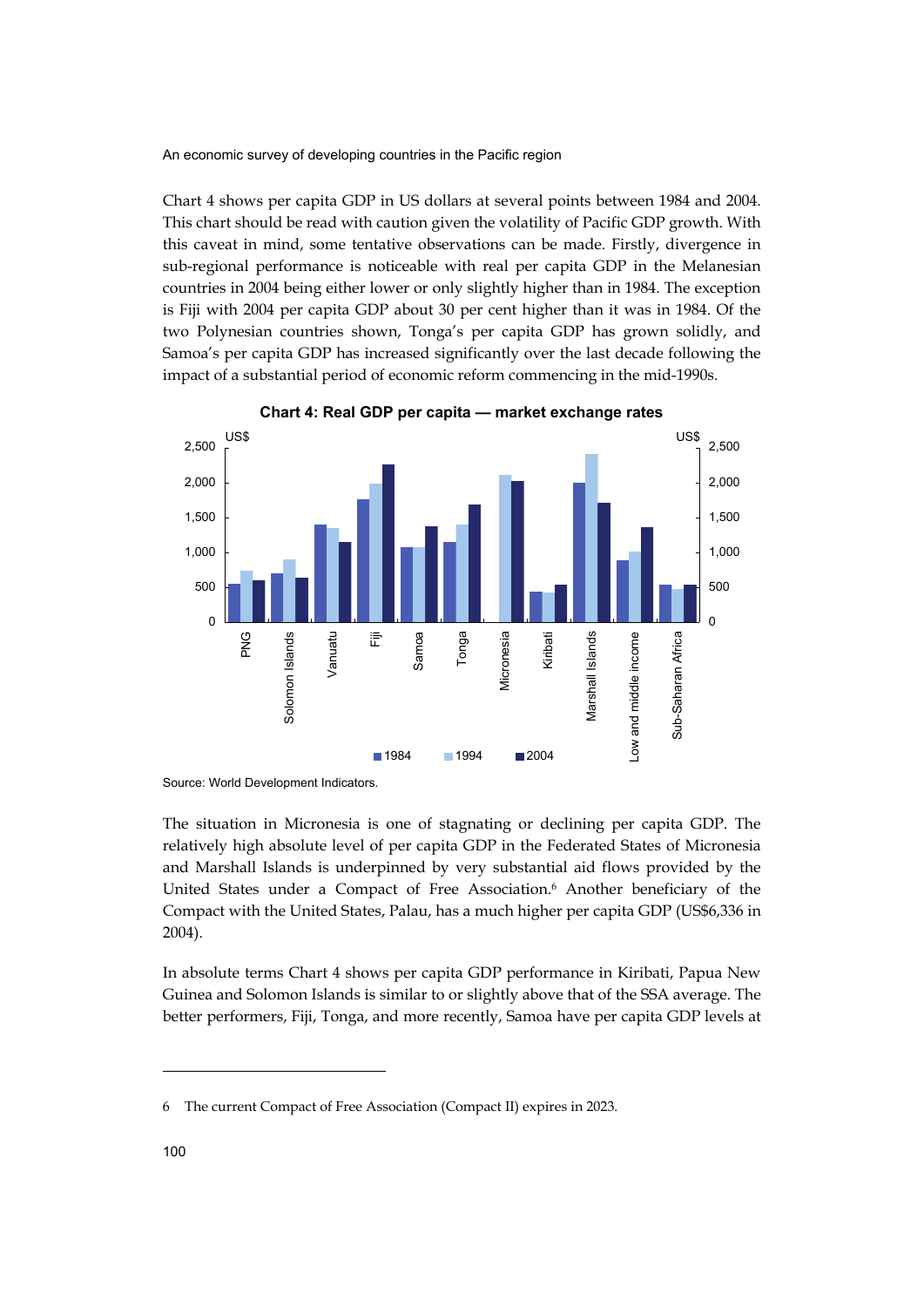around or significantly higher than the LMI average, and have grown at a similar rate to the LMI average over the period in question.

Chart 5 shows GDP growth performance expressed in PPP. Available data allowed for analysis of Melanesian and Polynesian countries only. The chart shows that there has been significant divergence in performance between the Melanesian and Polynesian countries. The early-to-mid 1990s represents a particularly significant turning point. Samoa had been undergoing a substantial and severe economic decline from the 1970s into the 1990s. Government debt had built to more than 90 per cent of GDP by 1994. The sharp turnaround in Samoa's performance occurs at around the time a major macroeconomic stabilisation and structural reform programme commenced. At around the same time, the Melanesian economies (excluding Fiji) began to decline significantly — creating the divergence along Melanesian and Polynesian lines shown from 1994 onwards. From the mid-1990s onwards the Polynesian countries and Fiji have grown at about the rate of, or better than, the LMI average while the other Melanesian countries have declined.



**Chart 5: Real GDP per capita — purchasing power parity** 

Source: World Development Indicators*.*

Chart 6 also shows real per capita GDP in PPP terms. A comparison of Chart 4 with Chart 6 shows that all of the countries have PPP per capita GDP levels several times higher than per capita GDP levels at market exchange rates. However, Melanesia (excluding Fiji) is still stagnating or declining on the PPP measure.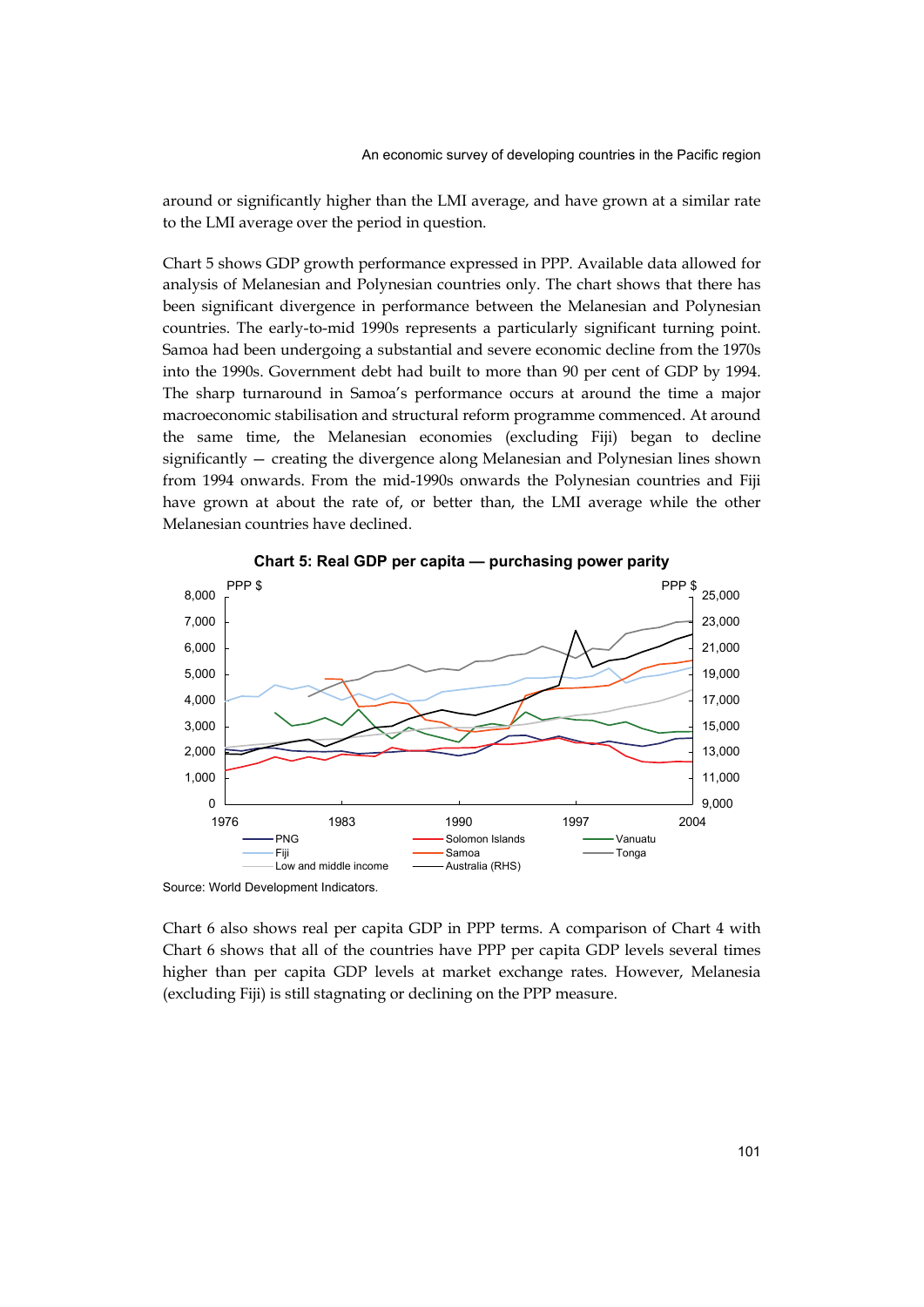

**Chart 6: Real GDP per capita — purchasing power parity** 

Overall, long-term GDP growth performance across the PICs has been volatile with generally low average rates of GDP growth, whether measured in PPP or market exchange rate terms, with the Polynesian countries performing better than other PICs. Most Micronesian and Melanesian countries have performed far less strongly, with several of them in long-term decline with current per capita GDP levels well below their historical high points.

In some Melanesian and Micronesian countries many years of sustained growth would be required just to return per capita GDP levels to previous high points. For example, in local currency terms, to re-attain its per capita GDP high point of 804 Kina in 1994 Papua New Guinea will require average annual real GDP growth of around 3.3 per cent (0.8 per cent per capita GDP growth) until 2025. Similarly, Solomon Islands would require annual average GDP growth of about 4.6 per cent (peak of SBD\$6,709 in 1980) and the Marshall Islands would require annual average GDP growth of more than 5 per cent (peak of US\$1,557 in 1995). Given the volatility in actual GDP growth and the fact that annual GDP growth rates have generally averaged less than 3 per cent in these countries over the survey period<sup>7</sup>, sustaining the average GDP growth rates required for the number of years required would be a significant achievement. However, even if this was achieved it would only mean that, by 2025, per capita GDP

Source: World Development Indicators.

<sup>7</sup> Papua New Guinea averaged 3.2 per cent annual GDP growth over 1965–2004, only slightly lower than the 3.3 per cent rate of GDP growth required to return per capita GDP back to its peak level by 2025.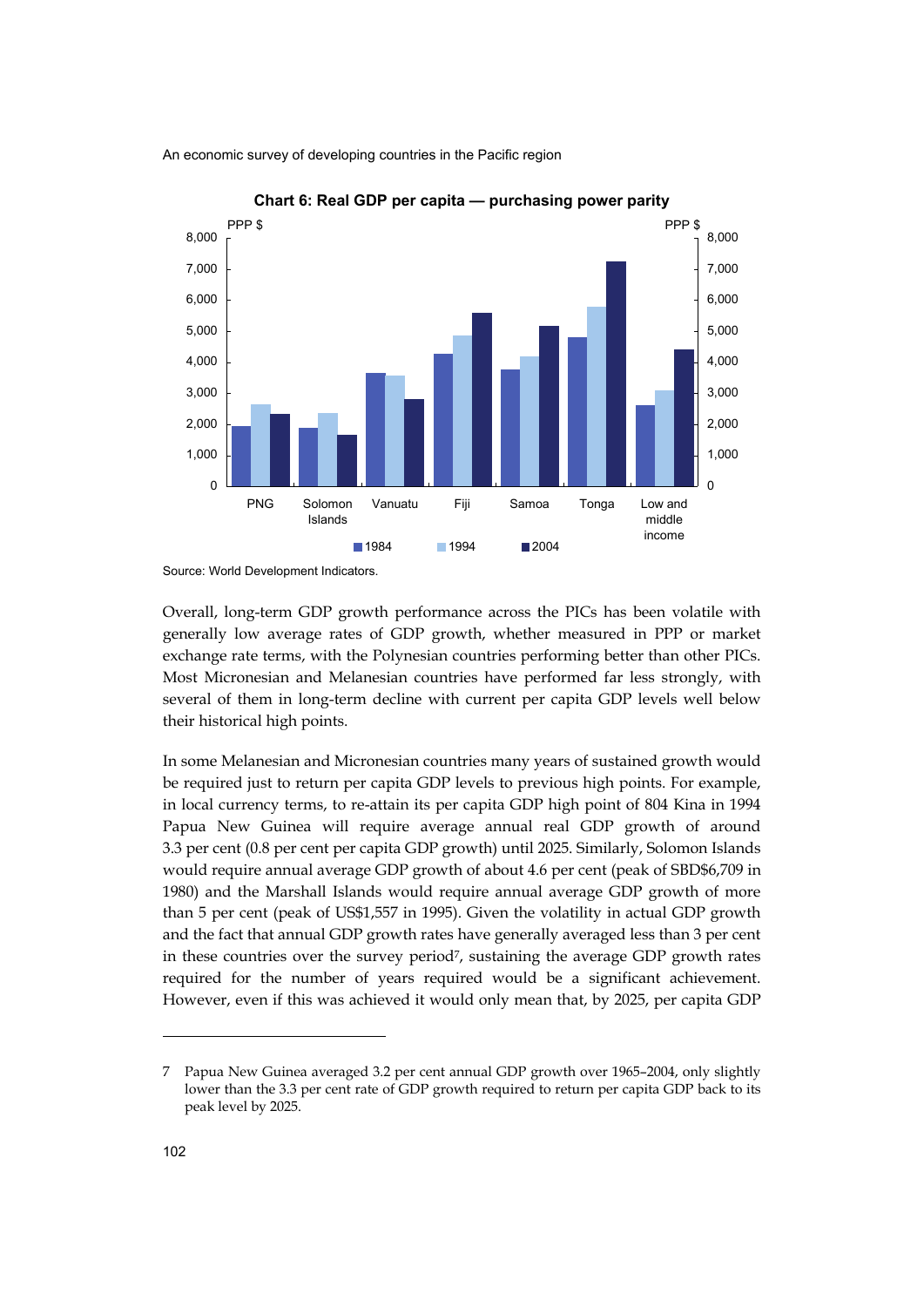levels would be back to where they were many years earlier — in the case of Solomon Islands 45 years earlier (1980).

#### Agriculture, industry and services sectors

The agriculture sector still dominates private sector economic activity in many PICs, and particularly so when subsistence agriculture is taken into account. However, the share of agriculture in measured GDP has declined. Chart 7 shows a declining trend in the share of agriculture in GDP in all the PICs over the survey period. Agriculture contributed 44 per cent of value added to GDP in Tonga in 1977, compared with the then LMI average of around 22 per cent. By 2004 the agriculture share in Tonga had fallen to 29 per cent of GDP compared with the LMI average of just 12 per cent.

While the share of agriculture in Pacific GDP has declined, it remains above the LMI average in most of the countries shown in Chart 6 as the LMI average has also been declining. Therefore, despite trending downwards over the full survey period, the share of agriculture in GDP in Papua New Guinea and Tonga was still around twice that of the LMI average in 2004. As the share of agriculture in GDP has been declining in the PICs the proportional share of GDP from industry and/or services must have been increasing.

The WDI data show that the contribution to GDP from industry has remained reasonably stable and relatively low at between 12 to 20 per cent over the survey period. Two exceptions have been the more industrialised economies of Fiji and Samoa where the industry share of GDP has been higher, at around 27 per cent for both countries in the early 2000s. Given economic constraints, it is not surprising that industry plays a relatively small role in the production structure in most PICs. Winters and Martin (2004) have found that the cost disadvantages for manufacturing faced by micro and very small economies are very large. They find that cost premiums, due to factors such as high transport and utility costs, mean that manufactured products from micro and very small economies will generally not be internationally price competitive. They also find that even if wages were zero in a micro economy, total manufacturing costs would generally still exceed world prices. And most of the PICs are classified as micro or very small in the Winters and Martin methodology.8

The services sector in most Pacific countries has grown over the survey period. For the countries for which data is available the contribution of the services sector is high in all three Pacific sub-regions. The highest service sector shares in GDP are in the Micronesian countries — reaching almost 90 per cent of GDP in Palau in 1997.

<sup>8</sup> Winters and Martin use the following population-based definitions for country size: micro economies (<12,000 people); very small economies (12,001-200,000); threshold economies (200,001-1,600,000); and small economies (1,600,001-4,000,000).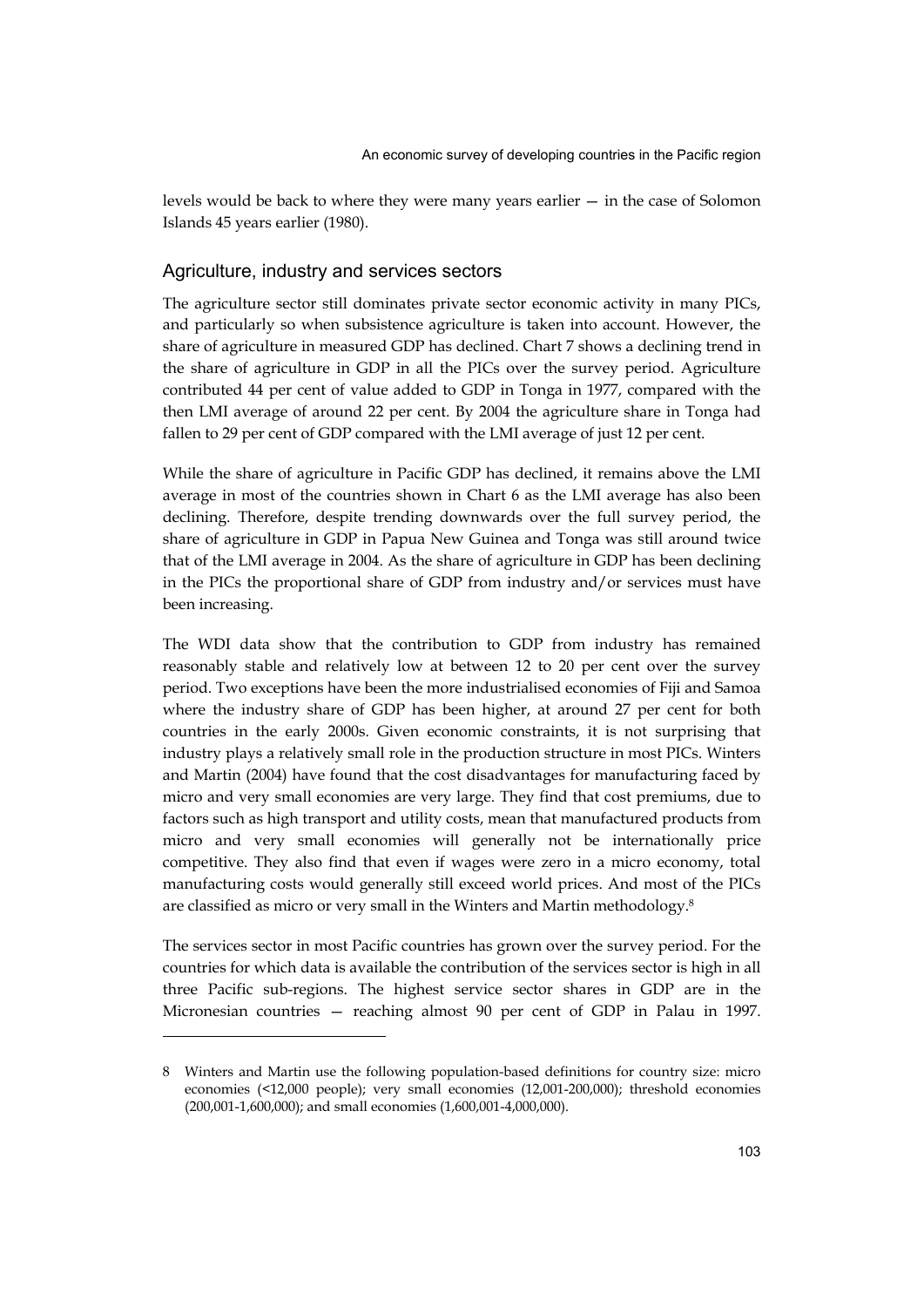However, the service sector also provides a very large share of GDP in Melanesia, reaching around 75 per cent in Vanuatu in the early 2000s. Even in the more industrialised countries of Fiji and Samoa the service sector share of GDP is large at around 60 per cent of GDP in the early 2000s.



**Chart 7: Agriculture's share of GDP** 

While the size of the services sector in many PICs is large, this does not mean PIC economies are similar to those of more advanced countries which tend to have strong, if not dominating, services sectors. The available data do not fully account for the contribution, and importance, of subsistence agriculture to total economic activity in the PICs. Also, while private sector services such as international tourism are playing an increasingly important role in some PICs, the services sector is generally narrowly based and dominated by government services with the private sector often playing only a relatively minor role.

The dominant role of the public sector can also adversely affect the private sector. State-owned enterprises against which competition is restricted are widespread in some Pacific countries, limiting scope for private sector involvement. In addition, services such as electricity, water supply and telecommunications, provided through government utilities, are often inefficient and expensive. Further, relatively high public sector wages tend to drive up wage rates in the private sector. Government is the dominant formal sector employer, accounting for about one-third to two-thirds of formal employment, across the PICs. In combination these factors contribute to an environment which can crowd out potential private sector activity.

Source: World Development Indicators*.*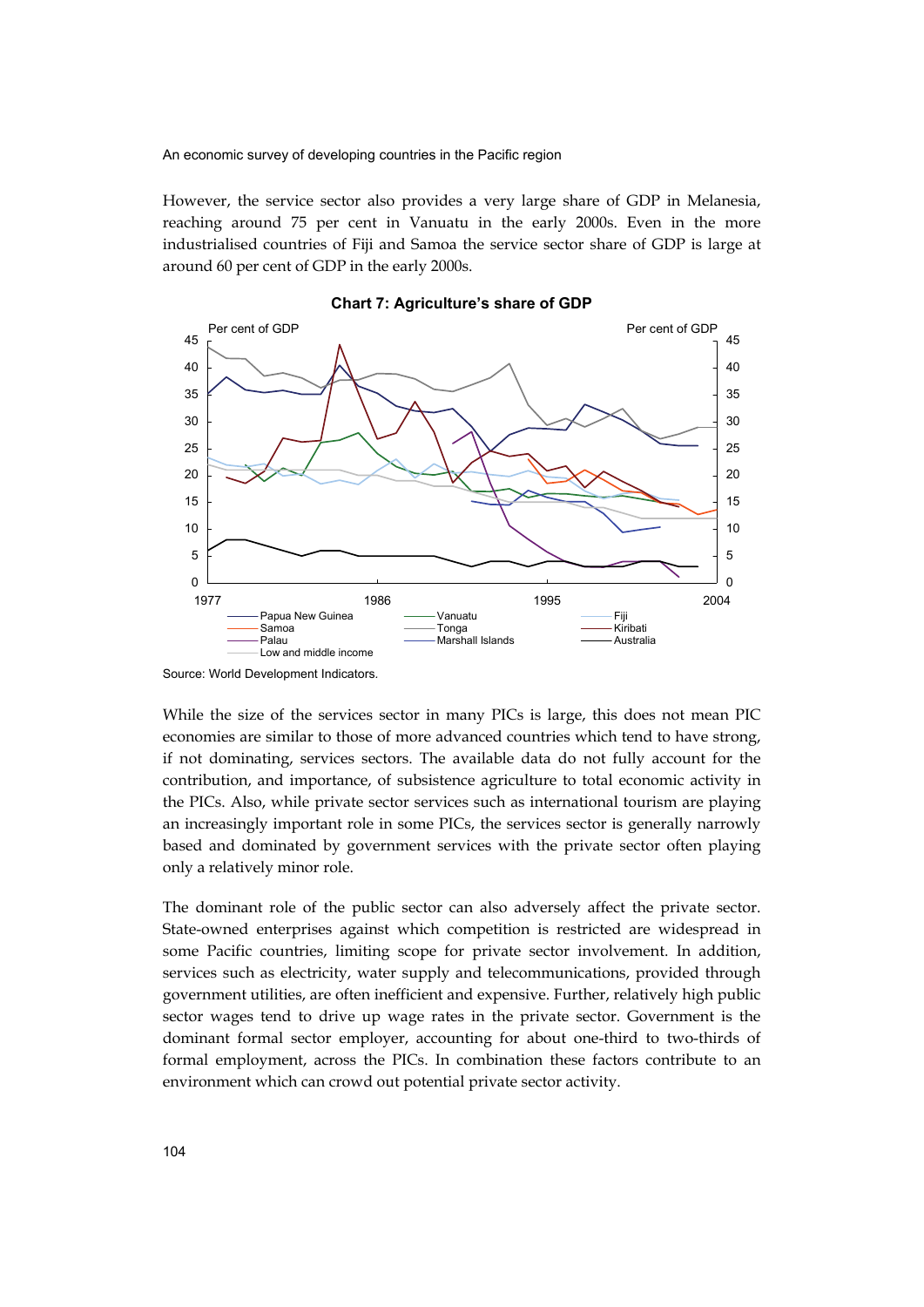## **Urbanisation**

Chart 8 shows a definite urbanisation trend for most PICs over 1968 to 2004. The process of urbanisation has been strongest in Fiji and more recently in Kiribati. Papua New Guinea exhibits a flat urbanisation rate of around 13 per cent from 1978 onwards. However, the population in urban areas in Papua New Guinea, such as Port Moresby, has been growing rapidly on the back of very fast total population growth. The northern Micronesian atoll countries of Palau and the Republic of the Marshall Islands have the highest urbanisation rates due to their small land masses, lack of agricultural land and high relative population densities. The Melanesian countries (excluding Fiji) have the lowest urbanisation rates which is at least partially explained by the still dominant role of agriculture, including subsistence agriculture, in Melanesia. However, rapid urban growth and the problems it can generate are in fact pressing issues in Melanesia (see Box 2).





Source: World Development Indicators.

The recent rise in urbanisation in Fiji may be at least partially attributable to the fact that many sugar cane leases are not being renewed on expiration. This is likely to be resulting in at least some former sugar cane leaseholders and employees, primarily Indo-Fijians, moving into urban areas in search of work. Fiji's relatively high population density and higher level of industrialisation in comparison to the rest of Melanesia may also be playing a role in its higher urbanisation rate.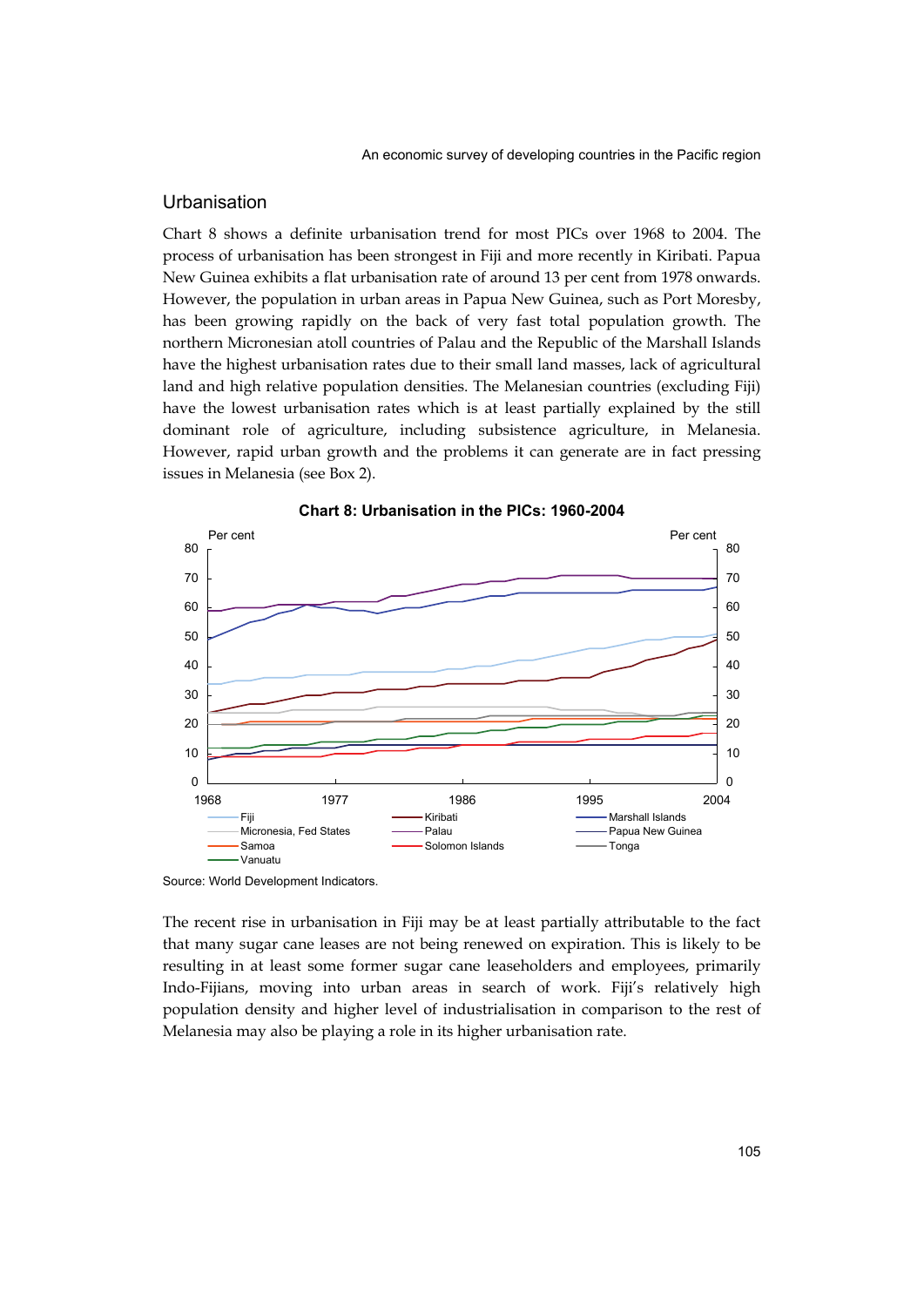#### **Box 2: Unemployment, urbanisation and agriculture in the PICs**

**Unemployment** is a major and growing concern in the PICs, and is a particularly acute problem in Melanesia. Measurement of unemployment in the Pacific is difficult due to the dominance of subsistence agriculture in many countries and the ability of labour to move in and out of the formal economy. Notwithstanding this difficulty there is ample evidence pointing to a serious and growing problem of unemployment, particularly youth unemployment in urban areas. As far back as 1990 the Papua New Guinea census 'found that 30 per cent of the urban workforce identified itself as unemployed' (Levantis 1997). Male youth joblessness (a combination of male youth unemployed and male youth outside the workforce altogether and not studying) is estimated to be as high as 42 per cent in the Republic of the Marshall Islands (AusAID 2006).

**Urban populations** in most PICs are growing as the relative contribution of agriculture to total GDP has been declining. While the urbanisation process itself is only moderate in some countries and almost flat in others such as Samoa, urban population growth is a significant issue particularly in some of the Melanesian and Micronesian countries where population growth rates are high. For example, the urbanisation rate in Papua New Guinea grew only modestly from 8 to 13 per cent over the 36-year period 1968 to 2004, and has been stable since around 1978. However, over this period Papua New Guinea's total population has nearly tripled from 2 million to almost 6 million. This means a total urban population of around 197,000 in 1968 had increased to 771,000 by 2004 — an increase in the actual urban population of almost 400 per cent.

**Agriculture** has limited capacity to absorb efficiently and effectively absorb a rapidly growing labour supply. Unless there is rapid growth in off-farm economic activity and employment, it is likely that total employment opportunities in the rural sector will not be sufficient, particularly as agriculture itself declines in terms of its share of GDP. Employment opportunities in agriculture may be further constrained to the extent future agricultural prospects in the PICs depend on the ability to sell produce into international markets. 'In terms of employment, internationally competitive crops often are land and capital intensive, not labour intensive' (Polaski 2005).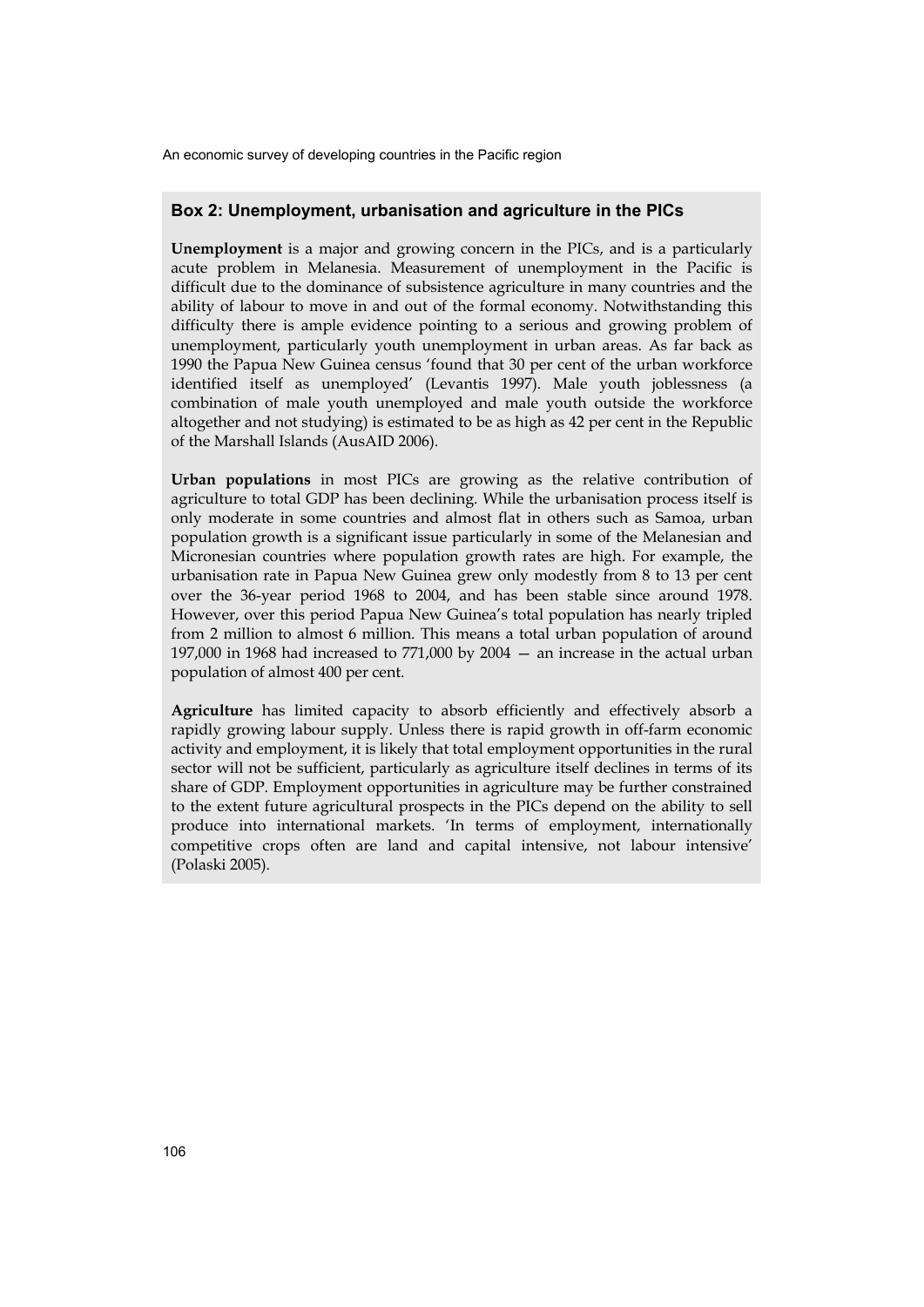## **Box 2: Unemployment, urbanisation and agriculture in the PICs (continued)**

A lack of economic and employment opportunities in rural areas will result in people, particularly young, physically mobile people, moving into urban areas to seek paid work. In some cases decisions to move to urban areas may also be motivated by perceptions that better and more highly paid work will be available, rather than a sense that no opportunities at all exist in rural areas. In fact, 'Melanesians rightly worry that urban incomes are now 10 to 16 times higher than rural ones and the gap is increasing' (Duncan and Chand 2002). While incomes may be higher in urban areas, this requires finding gainful employment. In this respect perceptions may be very different to reality, as the increasing number of openly unemployed people in urban areas in many PICs attests. Narrowly based urban centres, often dominated by government sector activity, are not providing sufficient employment opportunities for swelling urban populations. AusAID (2006) estimates that, assuming there is no net employment growth in agriculture, **annual** growth in employment required from elsewhere in the economy over the period 2004-2020 would need to be 11 per cent in Papua New Guinea just to prevent the level of joblessness from worsening.9 For Solomon Islands and Vanuatu annual non-agricultural employment would need to grow by 4.5 and 7 per cent, respectively. However, the World Bank (2006b) projects **total** formal sector employment will grow by just 10 per cent, 7.6 per cent and 10 per cent in Papua New Guinea, Solomon Islands and Vanuatu, respectively, between 2004 and 2015, which equates to annual employment growth of less than 1 per cent in all three countries. This strongly suggests that, assuming there is not employment growth in agriculture, employment growth in the formal sector will be insufficient to prevent the level of joblessness from rising.

### Natural resource exploitation

-

In addition to agriculture, private sector economic activity in the PICs is predominantly based around exploitation of natural resources such as mining, forestry and fisheries. Almost all of the PICs are dependent on primary commodity exports and exploitation of marine resources. Over the past decade, despite volatility, the mining and petroleum sectors have contributed significantly to Papua New Guinea's total exports, government revenue and GDP. However, there are serious concerns over the sustainability of current levels of natural resource exploitation in the PICs. For example, AusAID (2006) states that 'in the Solomon Islands and Papua New Guinea logging continues at two to three times the "sustainable yield" and the major natural, accessible forests in both countries are likely to be logged out by 2020 or earlier'.

<sup>9</sup> The level of joblessness in AusAID (2006) is expressed as the ratio of employed persons to the total working age population.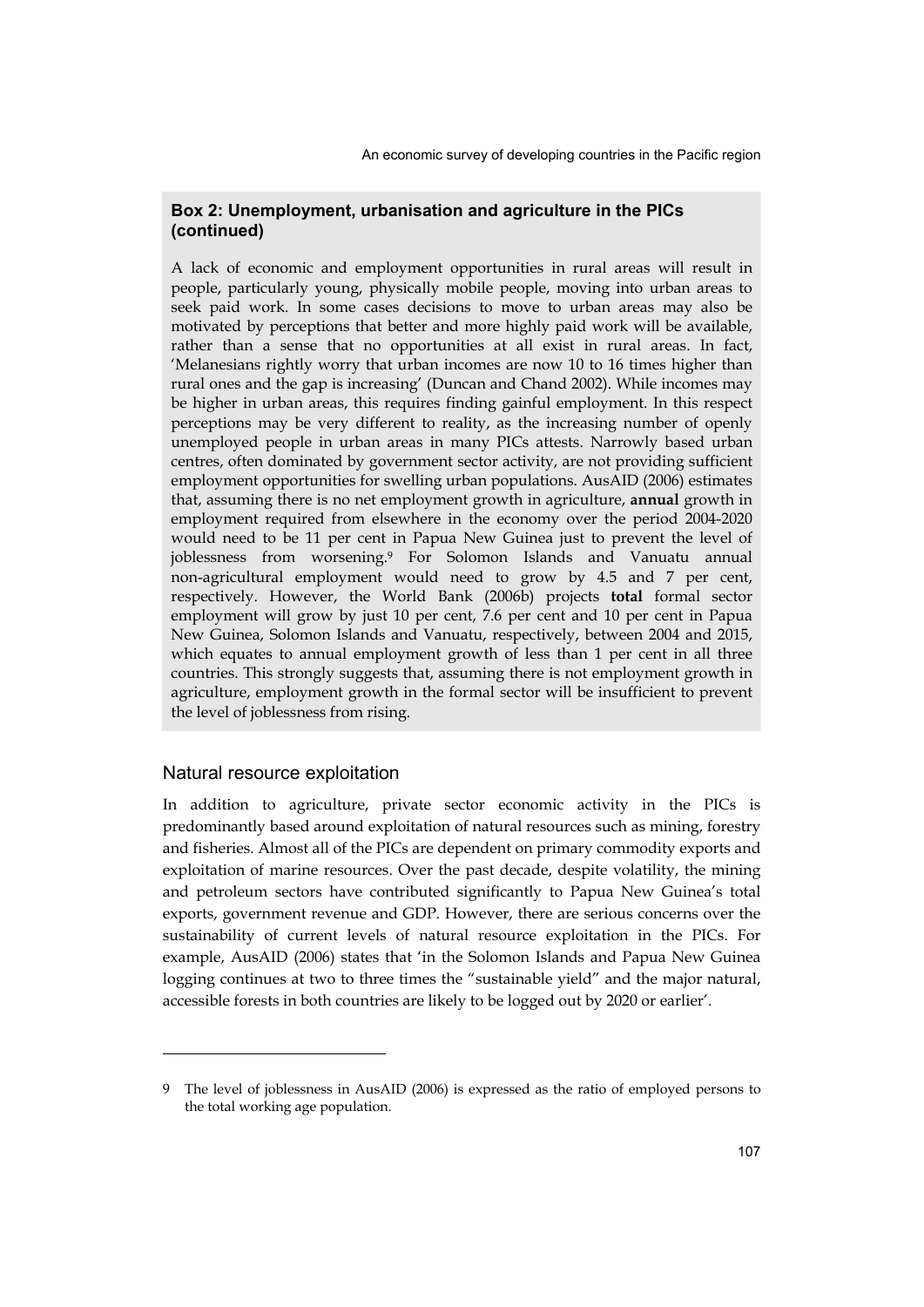Tourism is also an increasingly important and growing export in many PICs, and possible tensions between natural resource exploitation and tourism prospects could arise. Tourism marketing in the Pacific is heavily focused on access to pristine environments with clean beaches, natural forests and marine attractions. Over-exploitation of the natural environment, for example through unsustainable logging practices which destroy natural amenity, may negatively impact on long-term tourism potential.

#### Fiscal pressures

Many PICs face fiscal pressures due to structural rigidities in their budgets. On the revenue side annual collections fluctuate widely, as revenue sources are typically narrowly based and dependent to at least some extent on earnings from commodities for which prices can vary greatly. On the expenditure side, structural rigidities can make it difficult to adjust expenditures, notably public sector wage bills, quickly in accordance with revenue shortfalls. Large government sectors, inflexible budget structures and political pressure not to cut public sector wage bills, can result in fiscal deficits when pressures emerge on the revenue side. Conversely, when revenue exceeds expectations (for example due to favourable commodity price changes) additional expenditure is usually relatively easily achieved. Over the survey period, while there have been some exceptions, fiscal deficits have been common occurrences. During the 1990s, and into the 2000s fiscal deficits have generally been the norm for most of the PICs. The Marshall Islands, running large fiscal surpluses over the second half of the 1990s, is the key exception, and Samoa has managed to run close to fiscal balance, with small surpluses or deficits of up to about 2 per cent of GDP, since commencement of its major economic reforms in the mid-1990s. External debt levels in 2005 varied from around 11 per cent of GDP in Fiji to more than 70 per cent in the Marshall Islands (Browne 2006). However, even in countries with high external debt levels, debt servicing is usually not a significant problem as most external public debt is concessional and held by international financial institutions such as the World Bank and Asian Development Bank.

Government expenditure as a percentage of GDP tends to be much larger in smaller PICs with smaller populations because they are less able to exploit economies of scale in the provision of public goods and services, and as per capita aid flows are higher in the smaller PICs it is relatively easier for them to fund larger public sectors. Differing community attitudes to the role of government also influence the size of government and public sectors.

Central government revenue and grants as a share of GDP in 2005 were 22 per cent in Vanuatu, 26 per cent in Fiji and 28 per cent in Papua New Guinea, while there were more than 50 per cent in the Marshall Islands, Federated States of Micronesia and Palau. In Kiribati central government revenue and grants in 2005 equated to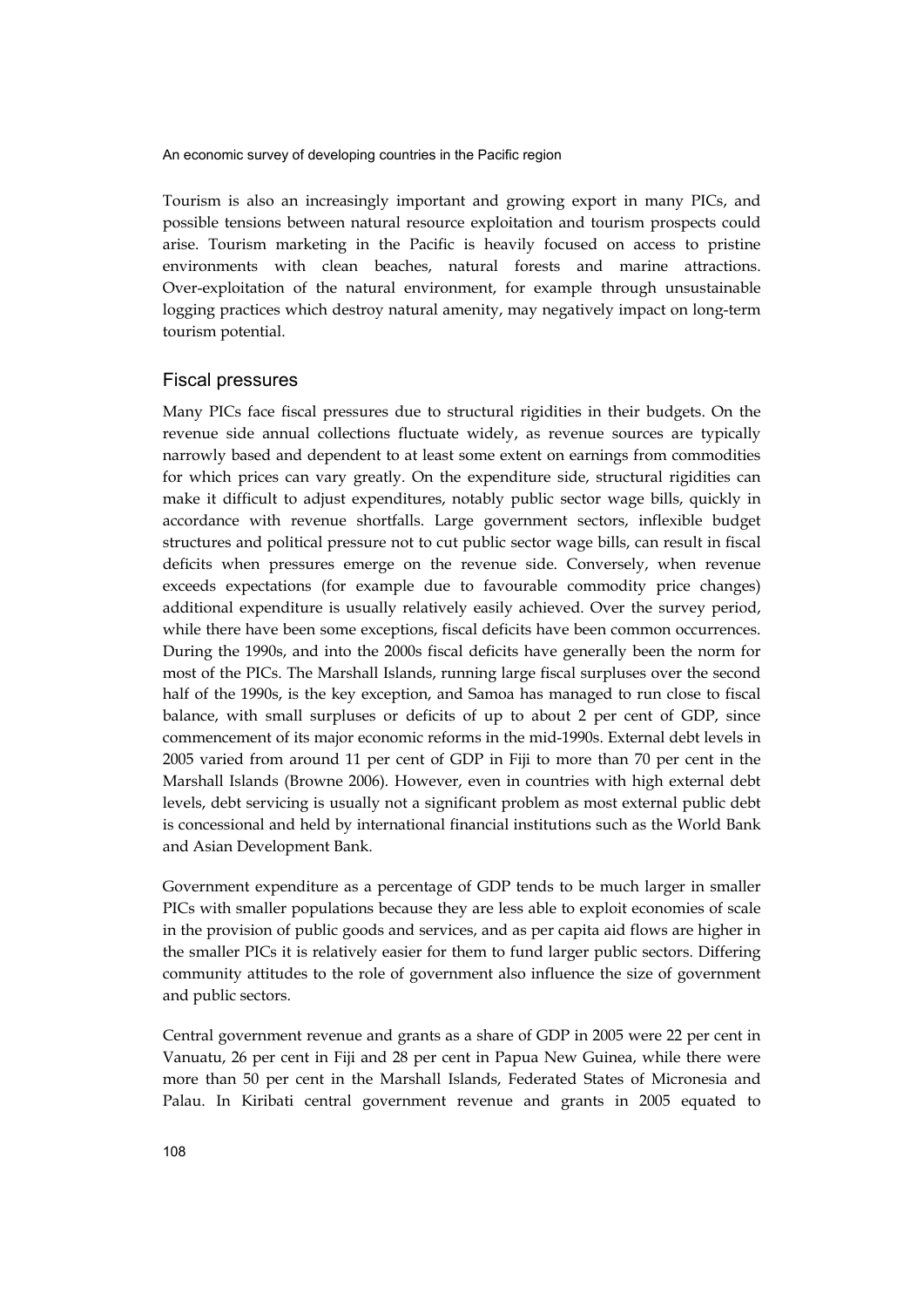123 per cent of GDP. Central government expenditure and net lending are of a similar magnitude, ranging from 21 per cent of GDP in Vanuatu to between 50 to 60 per cent in the Marshall Islands, Federated States of Micronesia and Palau, while in Kiribati the level of central government expenditure was 146 per cent of GDP (Browne 2006).

## External accounts

The PICs are highly open economies, at least partially due to necessity as their domestic production bases are narrow. The import share of trade in goods and services in GDP for PICs fluctuates between around 40 to 90 per cent of GDP over the survey period. This is well above the 15 to 30 per cent LMI average and the average of just over 20 per cent in Australia in 2004. On the export side the PICs also generally have shares of GDP above the LMI average and Australia's, but well below the import share — at around one-third to one-half the level of the import share, making large deficits in the goods and services trade balance common occurrences across the PICs. In addition, declining trade preferences are placing severe competitive pressures on key export industries in some countries such as sugar and textiles in Fiji, which may add pressure on trade deficits. Large trade deficits can dominate the current account, even when prices for commodity exports are high, and current account deficits can be very large. For example the current account deficit in 2005 was 12.1 per cent and 10.8 per cent of GDP in the Federated States of Micronesia and Solomon Islands, respectively (Browne 2006). While PIC economies are already highly open in terms of import penetration and, to a lesser extent, exports, this says nothing about taxation levels on imports and exports or other distortions and restrictions on trade such as quarantine and customs measures.

Notwithstanding that small PIC economies are open and vulnerable to external shocks and irrespective of the various types of currency regimes adopted (see Box 3), balance of payments crises are rare in the Pacific. Exchange rate mechanisms have generally been allowed to adjust in response to macroeconomic imbalances. Gross foreign exchange reserves are generally maintained above commonly cited threshold levels of around three months of import cover without difficulty. Large aid flows and remittances also help to ameliorate the impact of adverse events.

Local Pacific currencies have generally declined (depreciated) against the United States dollar over the survey period. The WDI data also show that real effective exchange rates have declined over most of the survey period with increases (appreciation) occurring only in more recent years — from around 2001. Depreciating real exchange rates should, all things being equal, improve export competitiveness. However, the data generally do not show a strong positive correlation between depreciating PIC exchange rates and increasing exports as a percentage of GDP. This suggests a range of other factors such as inadequate infrastructure, high transport costs, lack of marketing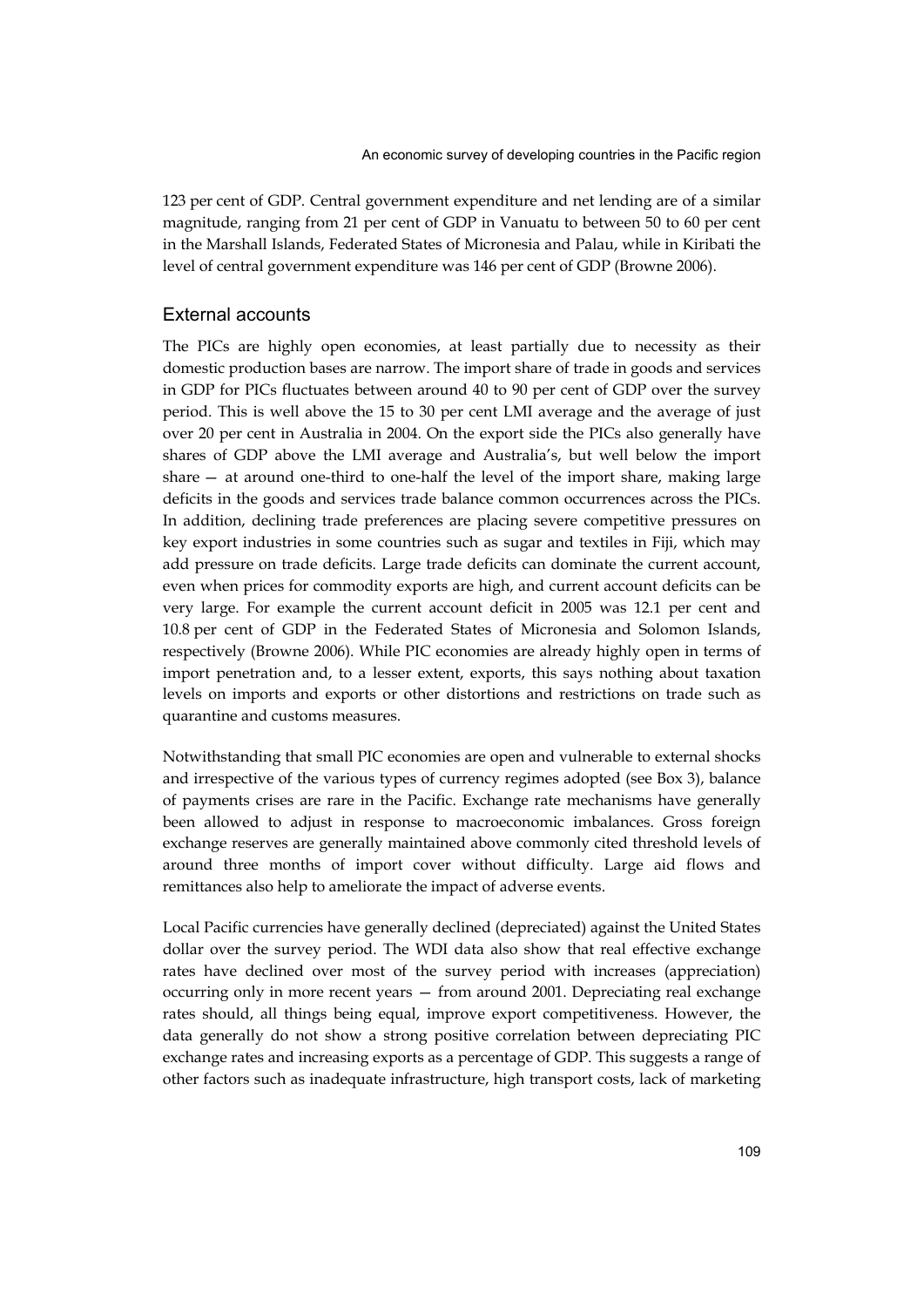facilities, product quality issues and regulatory and other constraints may be limiting production and export supply responses.

#### **Box 3: Exchange rate regimes in the PICs**

The PICs have adopted a variety of exchange rate regimes since achieving independence. Current exchange rate arrangements in the PICs are:

- **Fixed rate dollarisation:** The currency of another country circulates as the sole legal tender. PICs currently using dollarisation are: the Federated States of Micronesia, Republic of Marshall Islands and Palau using the United States Dollar; Kiribati; Nauru and Tuvalu using the Australian Dollar; and Cook Islands and Niue using the New Zealand Dollar.
- **Conventional Fixed Peg Composite:** The country pegs its currency (formally or de facto) at a fixed rate to a basket of currencies where the exchange rate fluctuates within a narrow margin of at most ±1 per cent around a central rate. PICs currently using a fixed peg composite exchange rate regime are: Solomon Islands, Vanuatu, Fiji, Samoa and Tonga.
- **Independent floating:** The exchange rate is market-determined, with any foreign exchange intervention aimed at moderating the rate of change and preventing undue fluctuations in the exchange rate, rather than at establishing a level for it. Papua New Guinea is the only PIC currently using an independent floating exchange rate.

Source: IMF, International Financial Statistics.

## Aid and remittances

Chart 9 shows the contribution of aid to Gross National Income (GNI) in selected Pacific economies. Several observations can be made. First, in comparison with the LMI average, aid is a much more significant proportion of GNI in the Pacific. Second, the provision of aid to the Pacific is highly volatile as a percentage of GNI, although such volatility may be partially, if not predominantly, attributable to the observed high degree of volatility in economic growth in the PICs, rather than high volatility in actual yearly aid flows.10 Third, excluding the northern Micronesian countries a definite downward trend in aid as a percentage of GNI can be discerned in the PICs over the 30-year survey period, with Kiribati experiencing the most substantial decline. The recent very substantial increase in aid to the Solomon Islands goes against the general trend and reflects substantial increases in aid from 2003 onwards under the Regional

<sup>10</sup> Aid volatility as a percentage of GNI could arise due to: volatility in GNI outcomes, with relatively stable aid flows; large fluctuations in aid flows, with stable GNI; or fluctuations in both aid flows and GNI outcomes.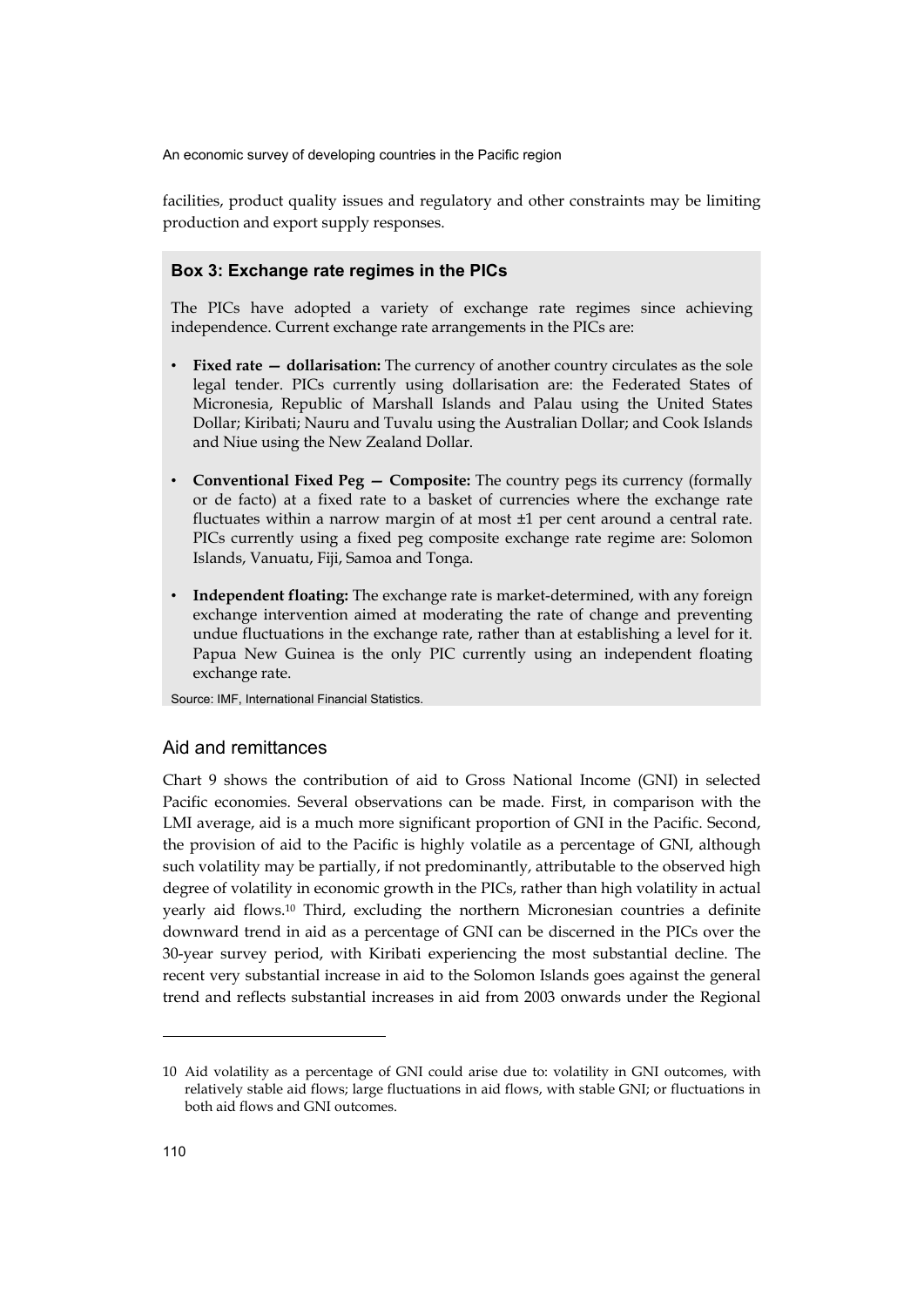Assistance Mission to the Solomon Islands (RAMSI). Finally, the northern Micronesian countries have the highest aid levels as a percentage of GNI, reflecting the very substantial aid payments they have received from the United States under the Compact of Free Association. Some of the PICs also receive very high aid in per capita terms. In 2003 per capita aid to Oceania was US\$216 while for Africa it was US\$31 (Radalet, Clemens and Bhavnani 2005). However, more than 90 per cent of the PIC population live in Melanesia, 75 per cent of whom live in PNG alone where per capita aid was US\$40 in 2003.



**Chart 9: Aid as percentage of GNI: 1974-2004** 

The size of aid flows to the PICs may create macroeconomic management challenges, and large aid flows to the PICs have been criticised as creating 'Dutch Disease' impacts, such as overvalued exchange rates which reduce international competitiveness in PIC economies.

Remittances are also a major external source of income for some Pacific countries, particularly the Polynesian countries. For example, in 2004 net official remittances in Tonga contributed almost 24 per cent of GNI. However, in the Melanesian countries of

Source: World Development Indicators.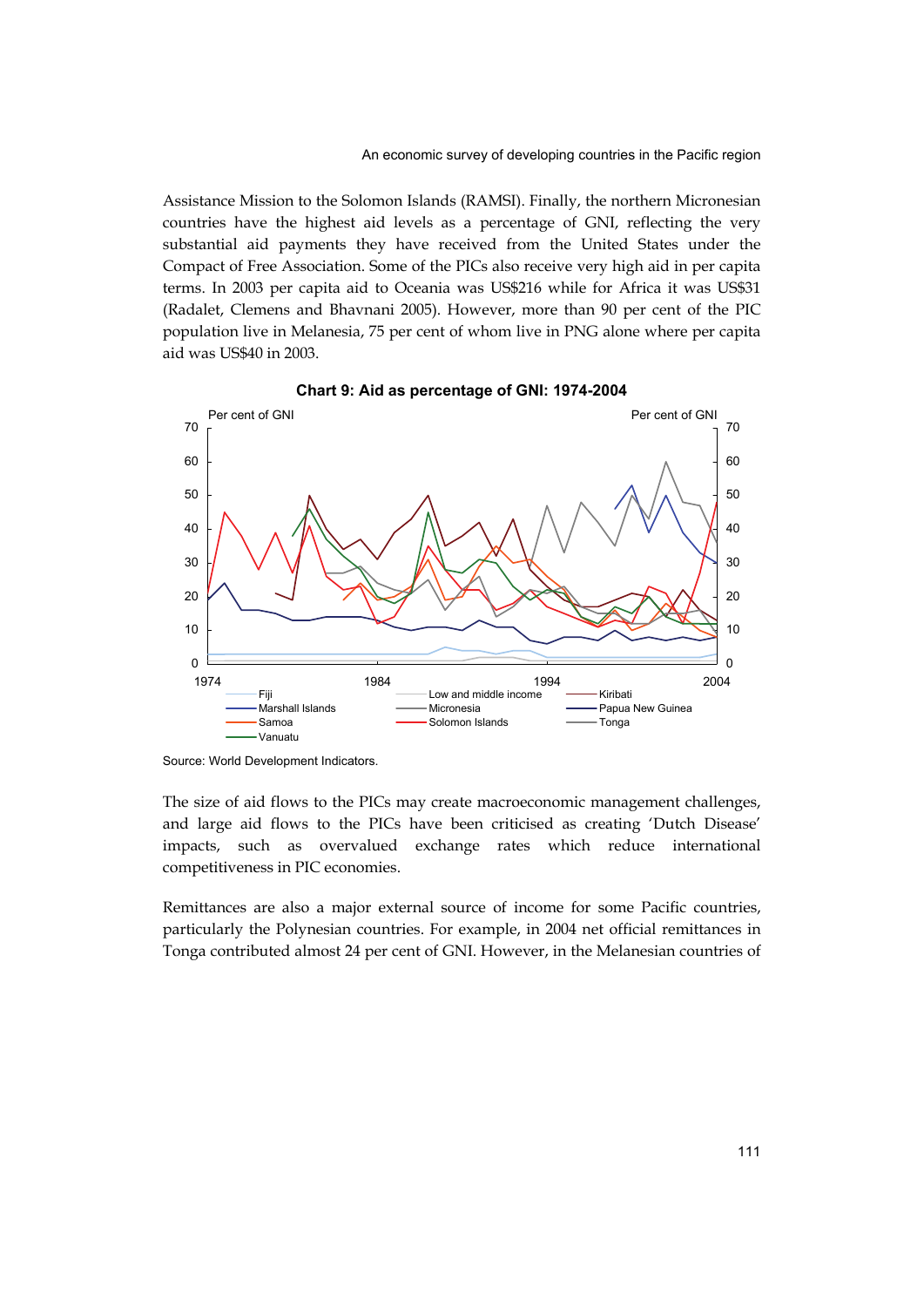Papua New Guinea, Vanuatu and Solomon Islands net official remittances in 2004 were actually negative at -3.2, -2.7 and -1.5 per cent, respectively.11

#### Investment

Investment in the PICs is relatively low with total investment ratios generally around 15 to 20 per cent of GDP, which is well below the average of around 30 per cent for all developing countries. The Foreign Direct Investment (FDI) component of investment is also low with FDI/GDP ratios generally below 10 per cent in most PICs. Complex rules and regulations concerning business operations are major problems throughout the PICs which act as a disincentive to private sector activity and investment. Raising FDI and domestic investment levels is primarily dependent on macroeconomic stability and implementation of reforms to improve the enabling environment and encourage private sector activity. Browne (2006) points out that in most parts of the Pacific region there has been minimal interest in investment from abroad because of highly cumbersome and restrictive administrative regulations.

The World Bank's Cost of Doing Business indicators for East Asia and the Pacific region (World Bank 2005), show the quality of business regulation in the Pacific is mixed. The regional average time it takes to register property is 60 days. However, in Vanuatu it takes 188 days to register property. The regional average cost to enforce a contract is 55 per cent of the value of the debt, while in Solomon Islands the average cost is 141 per cent of the value of the debt.

#### Governance performance

Although there is a wealth of current literature on governance issues in the Pacific, quantitative indicators of governance performance are difficult to obtain for the PICs.

On six governance index measures prepared for the World Bank (Government Effectiveness; Rule of Law; Control of Corruption; Regulatory Quality; Voice and Accountability; and Political Stability and Absence of Violence) covering more than 200 countries, Papua New Guinea ranks particularly poorly, placed in the bottom

<sup>11</sup> Net official remittances = official remittances received minus official remittances paid. WDI uses data flowing through official balance of payments systems and it is recognised that this is likely to underestimate the total value of remittances as informal, non-cash, and non-household (for example transfers to sporting bodies, youth groups or churches) remittances are not picked up in the official balance of payments. Negative net official remittances mean that a greater amount of income was transferred overseas from people working within a country (remittances paid) than was received into the country from people working overseas and transferring income back into the country concerned (remittances received).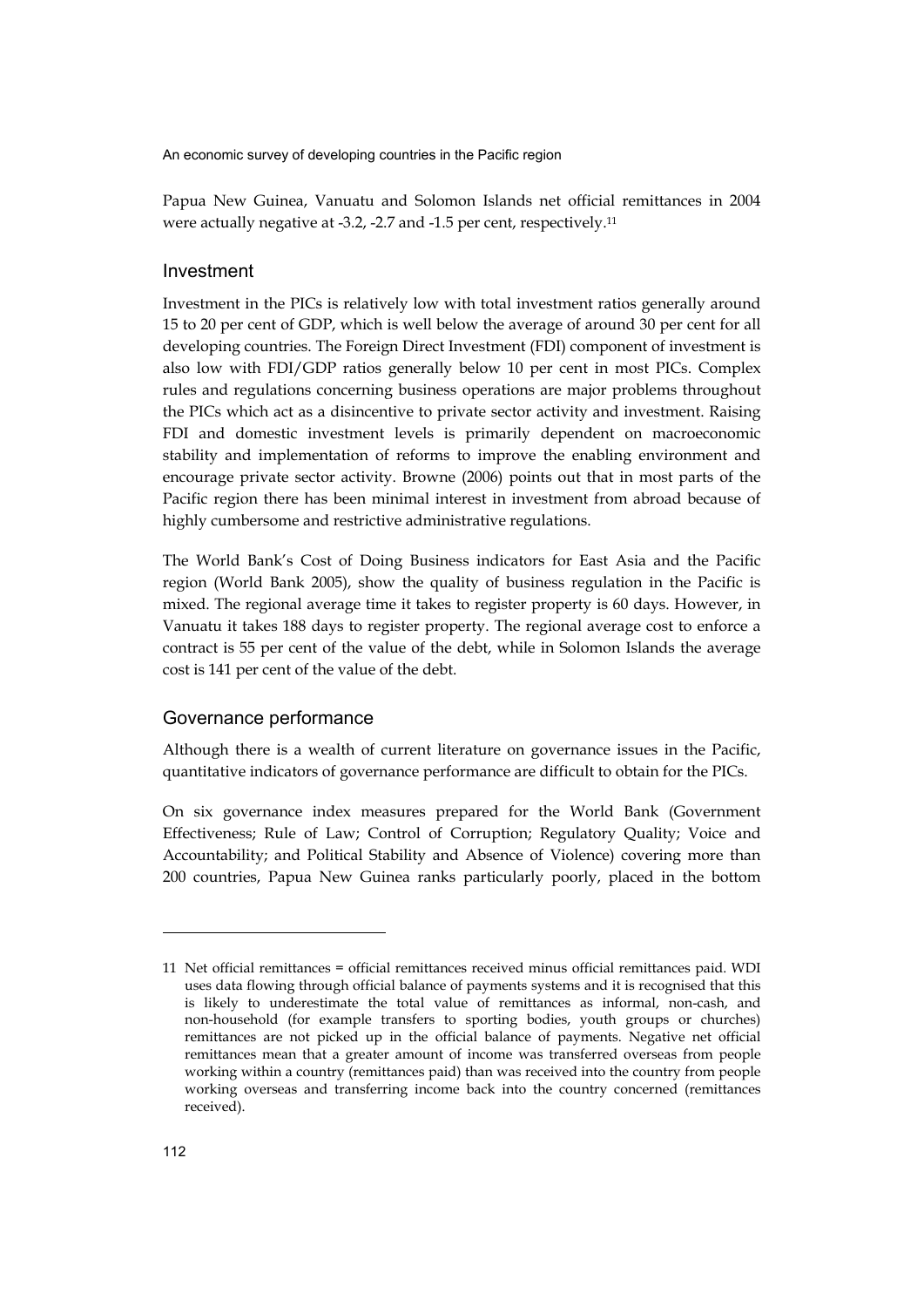quartile against five of the six measures, and Solomon Islands is ranked in the bottom quartile in four of the six measures<sup>12</sup> (Kaufmann, Kraay and Mastruzzi 2005).

Transparency International (2006) ranks only two PICs for their corruption perceptions index — Fiji, ranked equal 55th, and Papua New Guinea, ranked equal 130th out of 206 countries in 2005. Nevertheless there is ample evidence suggesting that governance performance in the PICs has generally been poor. The Asian Development Bank and Commonwealth Secretariat (2005) estimate that in total Fiji, Nauru and Papua New Guinea have lost US\$75 billion in income due to poor governance since independence.

As discussed earlier, Winters and Martin (2004) find that smallness and isolation matters in terms of restricting internationally competitive economic options. This reality only heightens the importance of good governance and making the right policy choices. The cost of poor governance, corruption and inefficiency is likely to be severe in environments where economic options and prospects are already constrained to some extent by exogenous factors such as smallness and remoteness from markets. Chand (2006) goes as far as to argue that poor governance and poor policy choices rather than the handicaps of smallness and isolation have been responsible for poor economic performance in the PICs from 1995 to 2005.

Finally, it can also be noted that political instability in the PICs has been much more prevalent in the diverse and politically fragmented states of Melanesia. The RAMSI intervention in the Solomon Islands was a response to ethnic violence and a breakdown in law and order. The current Government of Papua New Guinea may well be the first to serve its full term in office since Papua New Guinea achieved independence more than 30 years ago. Fiji has experienced military coups and other periods of social unrest since the late 1980s.

# Concluding comments

-

This paper has shown that, on the basis of available data, economic performance has been at best mixed and in many cases quite poor for an extended period of time in the PICs.

Considerable risks and opportunities to economic growth and development for the PICs remain for the foreseeable future. For example, HIV/AIDS and the increasing incidence of diseases such as type 2 diabetes risk undermining gains made in health

<sup>12</sup> The governance indicators reflect statistical compilations of responses on the quality of governance from a large range of enterprise, citizen and expert survey respondents in industrial and developing countries, as reported by a number of survey institutes, think tanks, NGOs, and international organisations.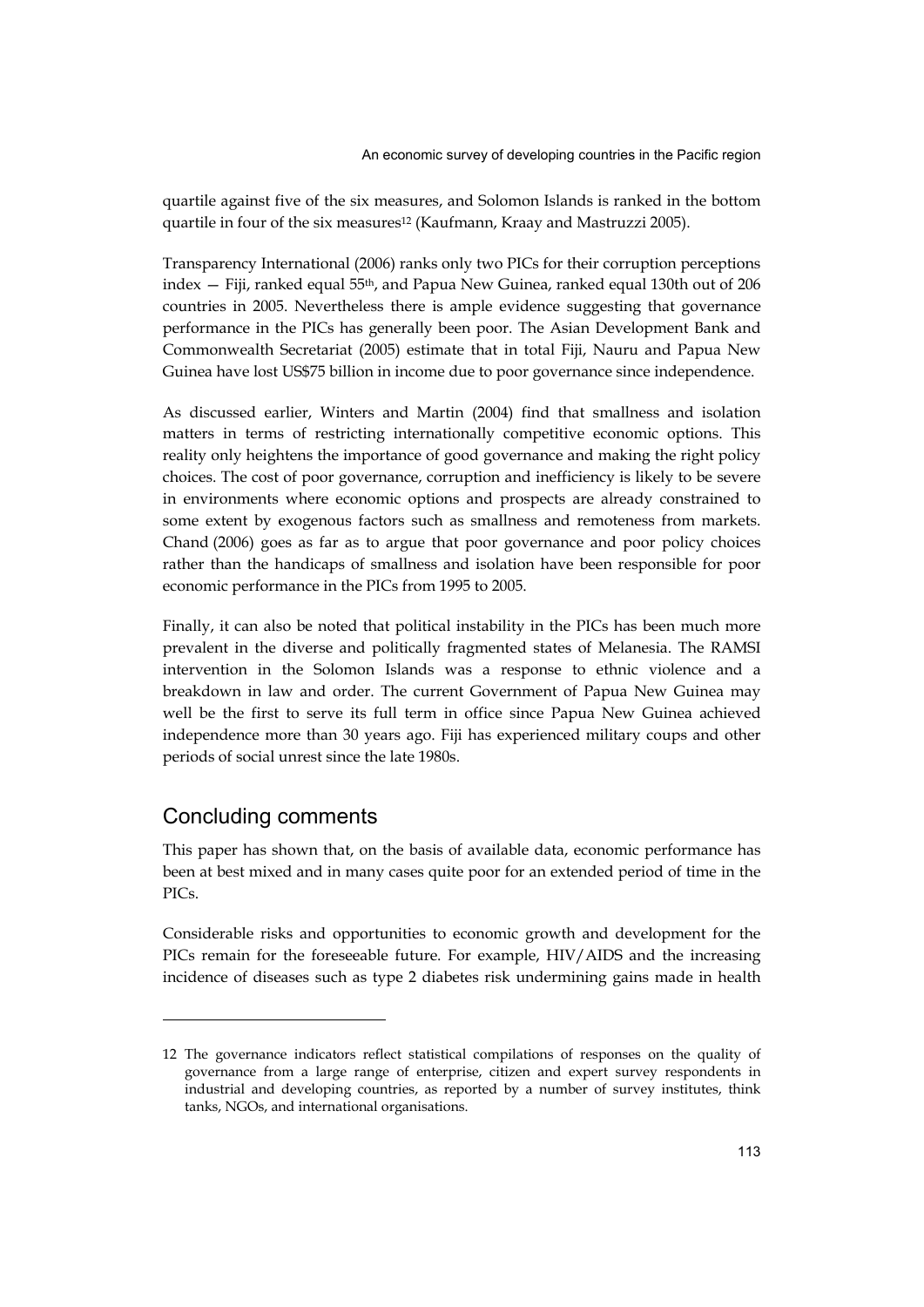and life expectancy, will add pressure to health systems which in some cases are already inadequately resourced, and will negatively impact economic performance prospects. In Papua New Guinea in particular the emerging HIV/AIDS epidemic could substantially undermine social and economic progress. Declining international trade preferences are placing severe competitive pressures on key industries in some countries such as the sugar and textiles industries in Fiji. Demographic pressures are interacting with weak economic performance to worsen unemployment and associated social unrest and criminal activity in several countries. Environmental stresses are impacting on food production capacity and raise particular concerns for low-lying atoll states such as Tuvalu. A substantial decline in world commodity prices would cause serious income shortfalls in the PICs. However, the telecommunications revolution, and the ongoing process of global economic integration, may provide new prospects for the PICs to expand and diversify their economies and export sectors.

Against a background of substantial risks and challenges, some of which are exogenous, PIC governments must prudently and effectively manage the factors which they can control to achieve best possible economic outcomes.